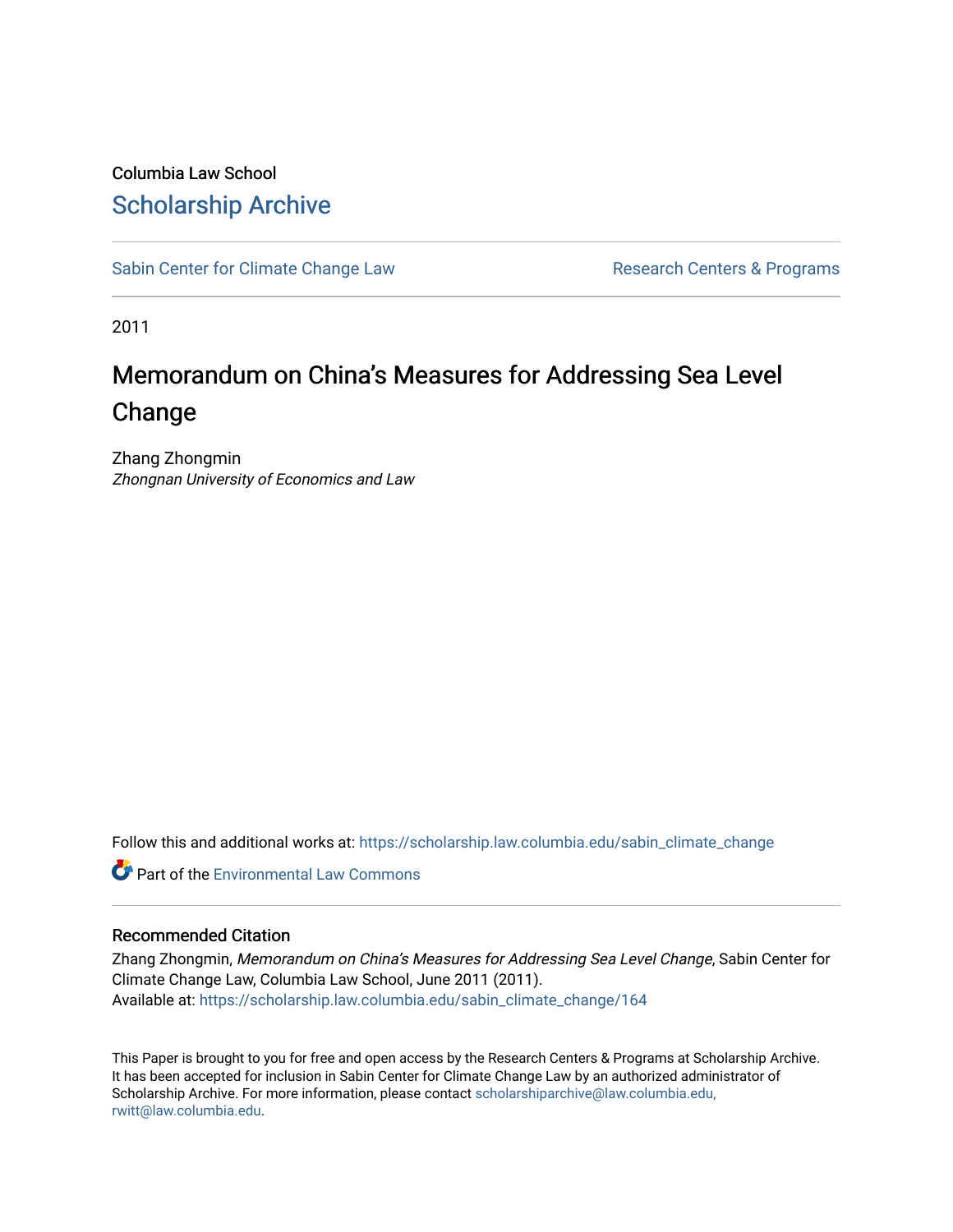## Memorandum on China's Measures for Addressing Sea Level Change

 $ZHANG Zhongmin<sup>1</sup>$ 

June 2011

Table of Contents

| 1.1.2 Special Sci-Tech Campaign to Cope with Climate Change (2007) 6      |
|---------------------------------------------------------------------------|
|                                                                           |
|                                                                           |
| 1.1.5 China's Policies and Actions for Addressing Climate Change (2008) 7 |
|                                                                           |
| 1.1.7 China's Policies and Actions for Addressing Climate Change - The    |
|                                                                           |
|                                                                           |

 1 ZHANG Zhongmin, Assistant Professor at the Environmental & Resource Law Institute of Zhongnan University of Economics and Law, PRC. lawzzm@gmail.com.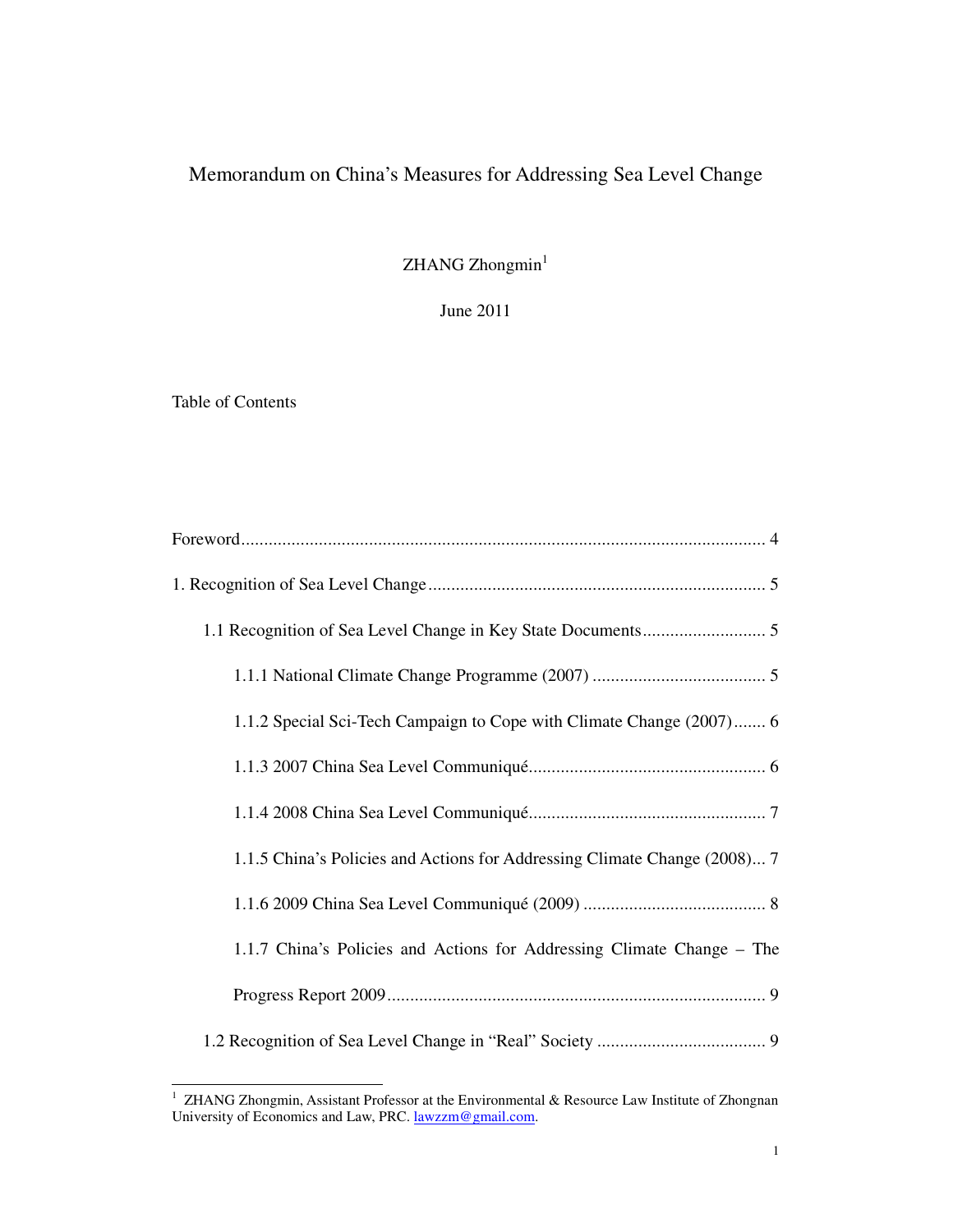| 2. Policies, Actions, and Suggestions for Addressing Sea Level Change  12     |
|-------------------------------------------------------------------------------|
| 2.1 Policies, Actions, and Suggestions for Addressing Sea Level Change in the |
|                                                                               |
|                                                                               |
| 2.1.2 Special Sci-Tech Campaign to Cope with Climate Change (2007) 14         |
|                                                                               |
| 2.1.4 China's Policies and Actions for Addressing Climate Change (2008). 14   |
|                                                                               |
| 2.1.6 China's Policies and Actions for Addressing Climate Change – The        |
|                                                                               |
| 2.1.7 China's Policies and Actions for Addressing Climate Change – The        |
| .17                                                                           |
| 2.2 Policies, Actions, and Suggestions for Addressing Sea Level Change in     |
|                                                                               |
|                                                                               |
|                                                                               |
|                                                                               |
|                                                                               |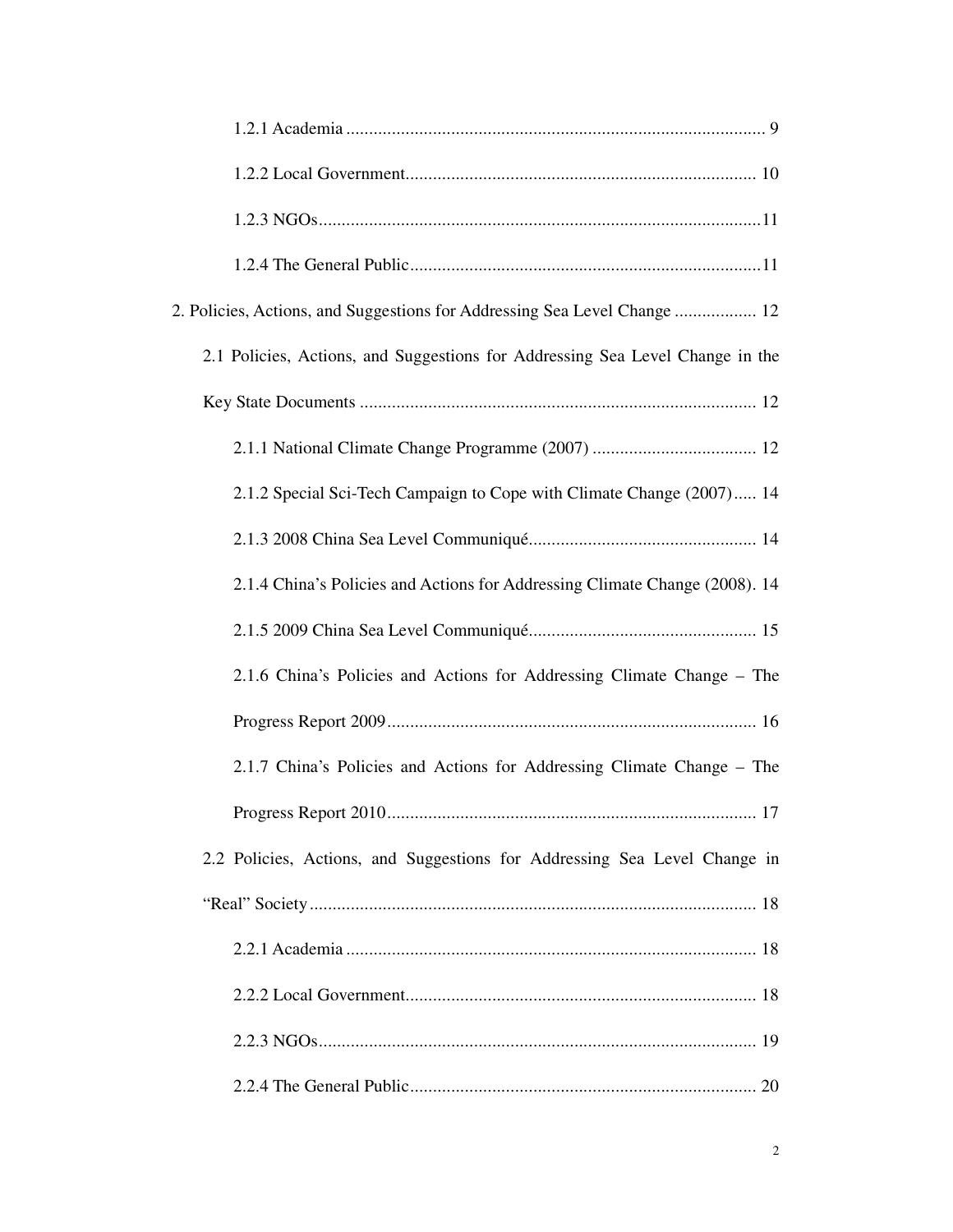| 3. Critical Analysis of the Recognition of, and the Policies, Actions and Suggestions |
|---------------------------------------------------------------------------------------|
|                                                                                       |
|                                                                                       |
|                                                                                       |
|                                                                                       |
| 3.2 Critical Analysis of the Policies, Actions and Suggestions Concerning Sea         |
|                                                                                       |
|                                                                                       |
|                                                                                       |
|                                                                                       |
|                                                                                       |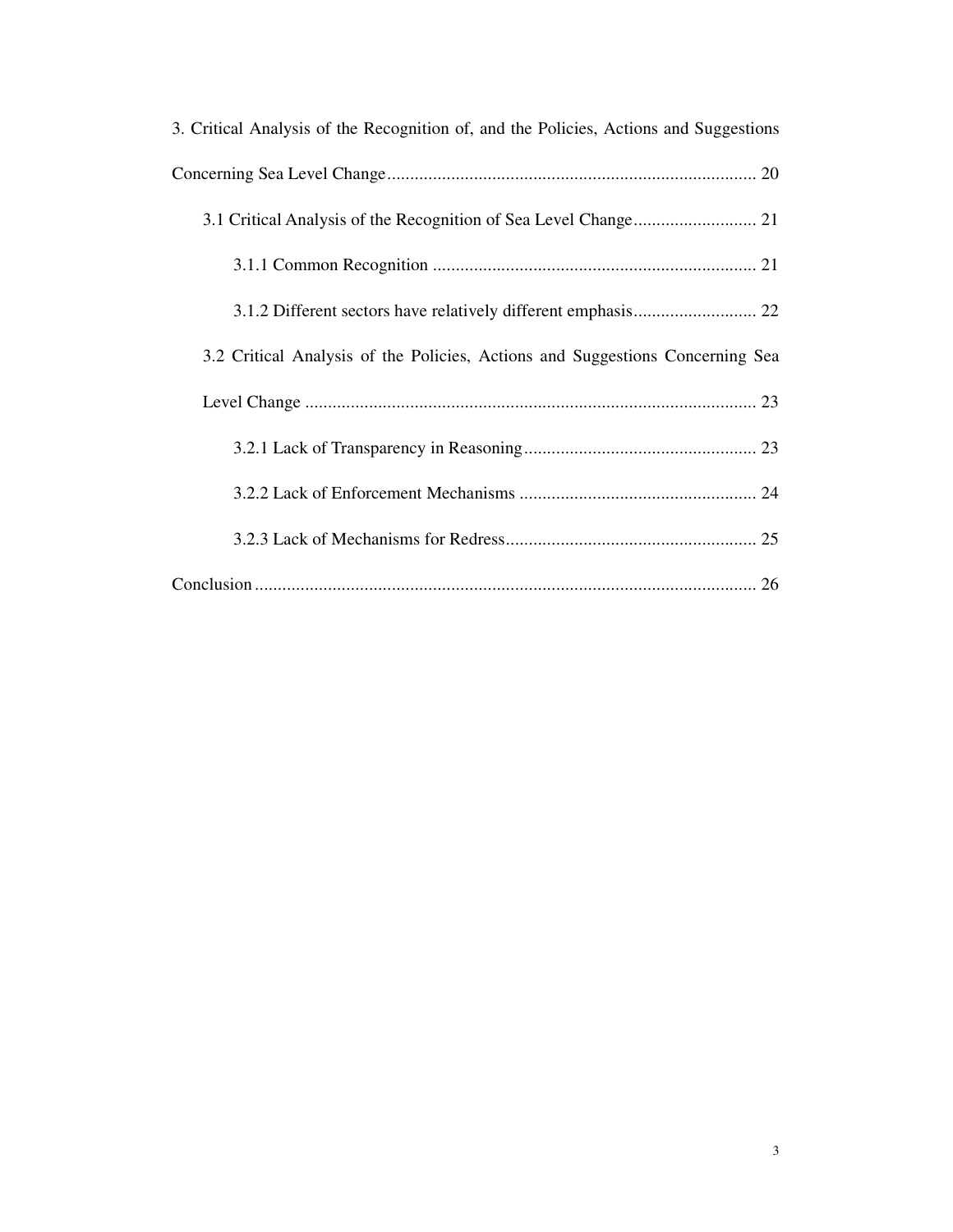### **Foreword**

This memorandum describes China's recognition of the need to address sea level change. This memo is also an analysis of official state measures for addressing sea level change as well as unofficial perspectives on the topic from other segments of Chinese society.

China's National Climate Change Programme (2007) was a milestone in China's march towards addressing climate change. Over the past 4 years, more and more official reports, projects, meetings, and programs have emerged. Several of these major documents are highlighted in this memo because they represent a centralized expression of China's official state position. Combined with unofficial and informal sources, these official state documents allow for a comparative, systematic reflection of the Chinese position on sea level change.

Note that this memo does not deny the differences between formal State documents and informal sources, but rather asserts that only by integrating the formal and the informal can the real problems be appreciated.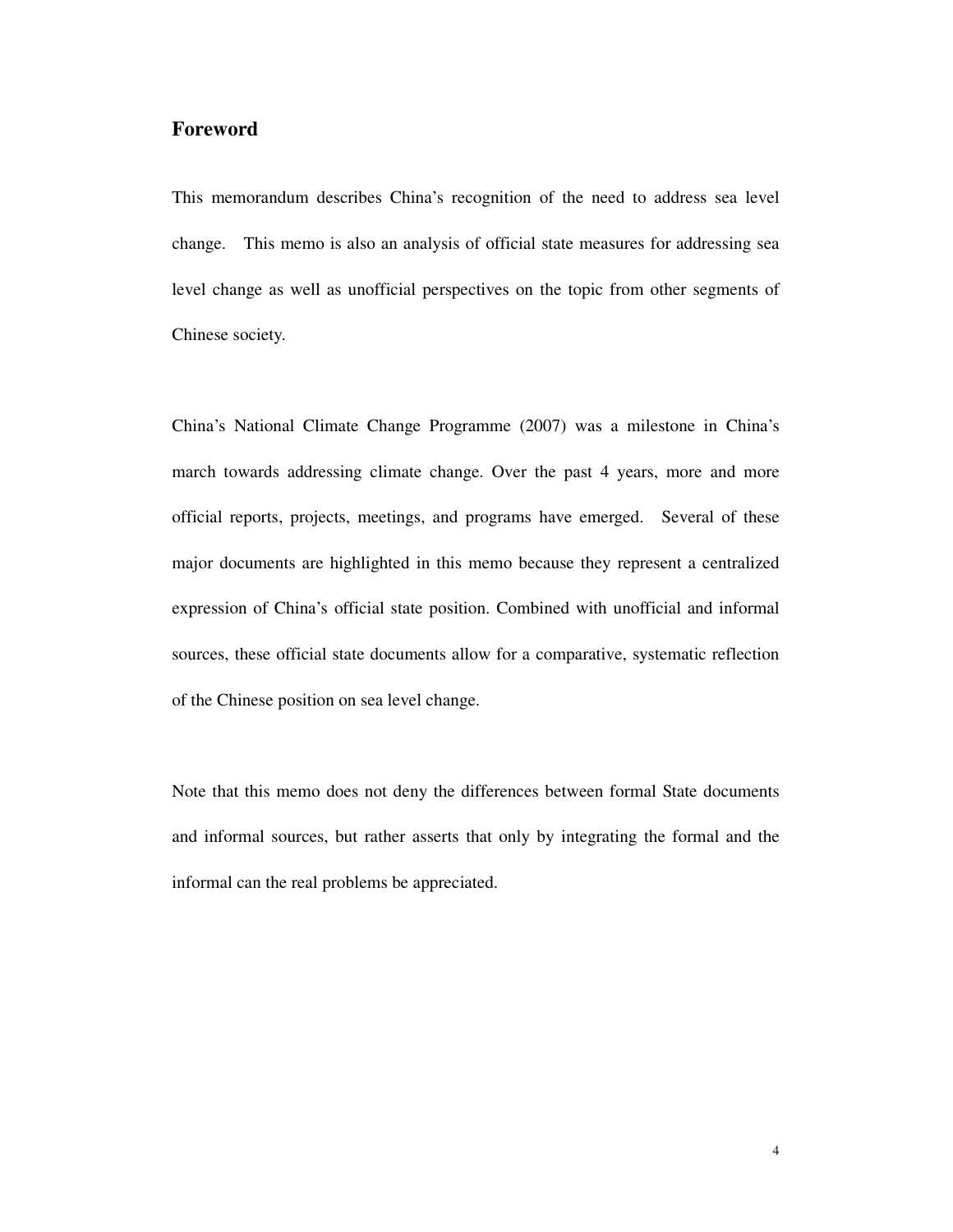#### **1. Recognition of Sea Level Change**

. . .

. . .

-

## **1.1 Recognition of Sea Level Change in Key State Documents**

## **1.1.1 China's National Climate Change Programme (2007)<sup>2</sup>**

The following excerpts are from the official translation of the document.

The rate of sea level rise along China's coasts during the past 50 years was 2.5 mm/a, slightly higher than the global average… China has a continental coastline extending over 18,000 kilometers and an adjacent sea area of 4.73 million square kilometers, as well as more than 6,500 islands over 500 square meters. As such, China is vulnerable to the impacts of sea level rise.

Climate change has brought certain impacts on the coastal environment and ecosystems of China in some extent, mainly represented by the accelerating trend of sea level rise along the Chinese coast in the past 50 years, which resulted in coastal erosion and seawater intrusion, as well as mangrove and coral reef degradation. The future climate change will have even greater impact on the sea level and coastal ecosystems of China. Firstly, the sea level along the Chinese coast will continue to rise. Secondly, the frequency of typhoon and storm surge will increase, aggravating the hazards induced by coastal erosion. Thirdly, some typical marine ecosystems, including coastal wetlands, mangroves and coral reefs, will be further damaged.

The coastal regions in China are characterized by dense population and most active economic activities. Since most of these coastal areas are low and flat, they are vulnerable to marine disasters caused by sea level rise. At present, China clearly lacks capacity in marine environment monitoring, resulting in insufficient capacity of early warning and emergency response to ocean disasters associated with climate change. Lower standards for coastal anti-tide engineering also weaken the ability to resist ocean disasters. In the future, coastal erosion, seawater intrusion, soil salinization and back flow of seawater into the river estuaries caused by sea level rise will be among

<sup>2</sup> This document was prepared under the auspices of the National Development and Reform Commission, and was printed in June 2007.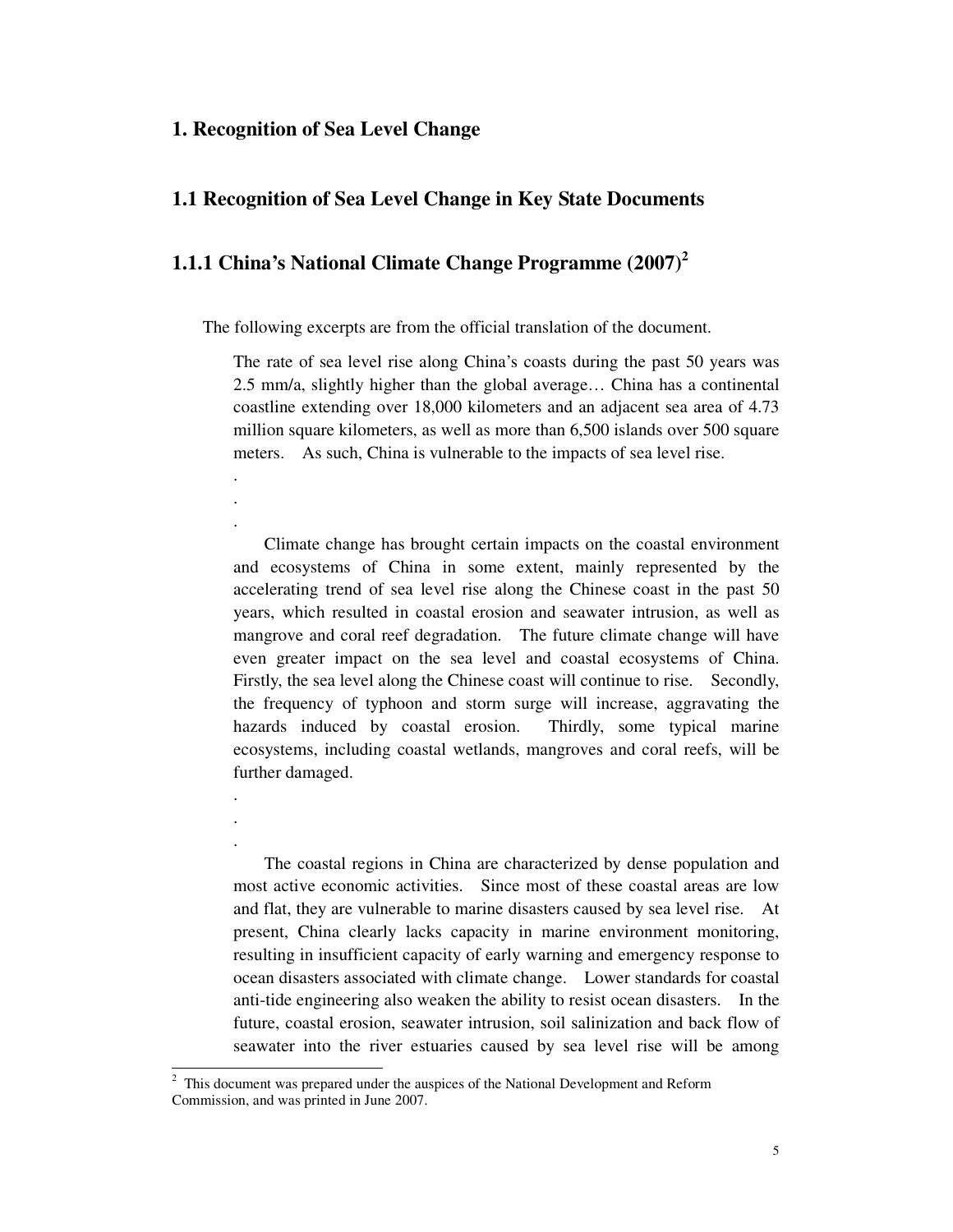realistic challenges in coping with climate change in China's coastal areas. [sic]

## **1.1.2 Special Sci-Tech Campaign to Cope with Climate Change (2007)<sup>3</sup>**

The following excerpt has been translated from the original Chinese. "Sea

levels continue to rise, which threatens coastal economies and peoples."

## **1.1.3 2007 China Sea Level Communiqué<sup>4</sup>**

. . .

The following excerpts have been translated from the original Chinese.

The results of inspections and analysis indicate that: the average rate of sea level rise along China's coasts has been 2.5 mm per year, slightly higher than the global average; during the past 30 years, China's coastal sea level has risen by 90 mm with Tianjin's coastal sea level rise heading the pack with an increase of 196 mm; in 2007, China's sea level was, on average, higher than normal due to the effects of climate change; and during several months, sea level is higher than average, for example in areas such as the northern coastal area during March and September and the southern coastal area during March and November.

In 2007, climate change and sea level rise continue to affect coastal populations, economies, ecosystems and environments. In addition, abnormal climate events occur frequently during periods of seasonally high sea levels and during the astronomical spring tide, greatly influencing industry, agriculture and people's daily lives. According to the outcomes of sea level forecast models, China's coastal sea level will rise 32 mm above 2007 levels in the next 10 years.

<sup>-&</sup>lt;br>3 This document was issued jointly by the Ministry of Science and Technology, the National Development and Reform Commission, the Ministry of Foreign Affairs, the Ministry of Education, the Ministry of Finance, the Ministry of Water Resources, the Ministry of Agriculture, the Ministry of Environmental Protection, the State Forestry Administration, the Chinese Academy of Sciences, the China Meteorological Administration, the National Natural Science Foundation, the State Oceanic Administration, and the China Association for Science and Technology in June 2007.

<sup>&</sup>lt;sup>4</sup> This communiqué was issued by the State Ocean Administration in January 2008.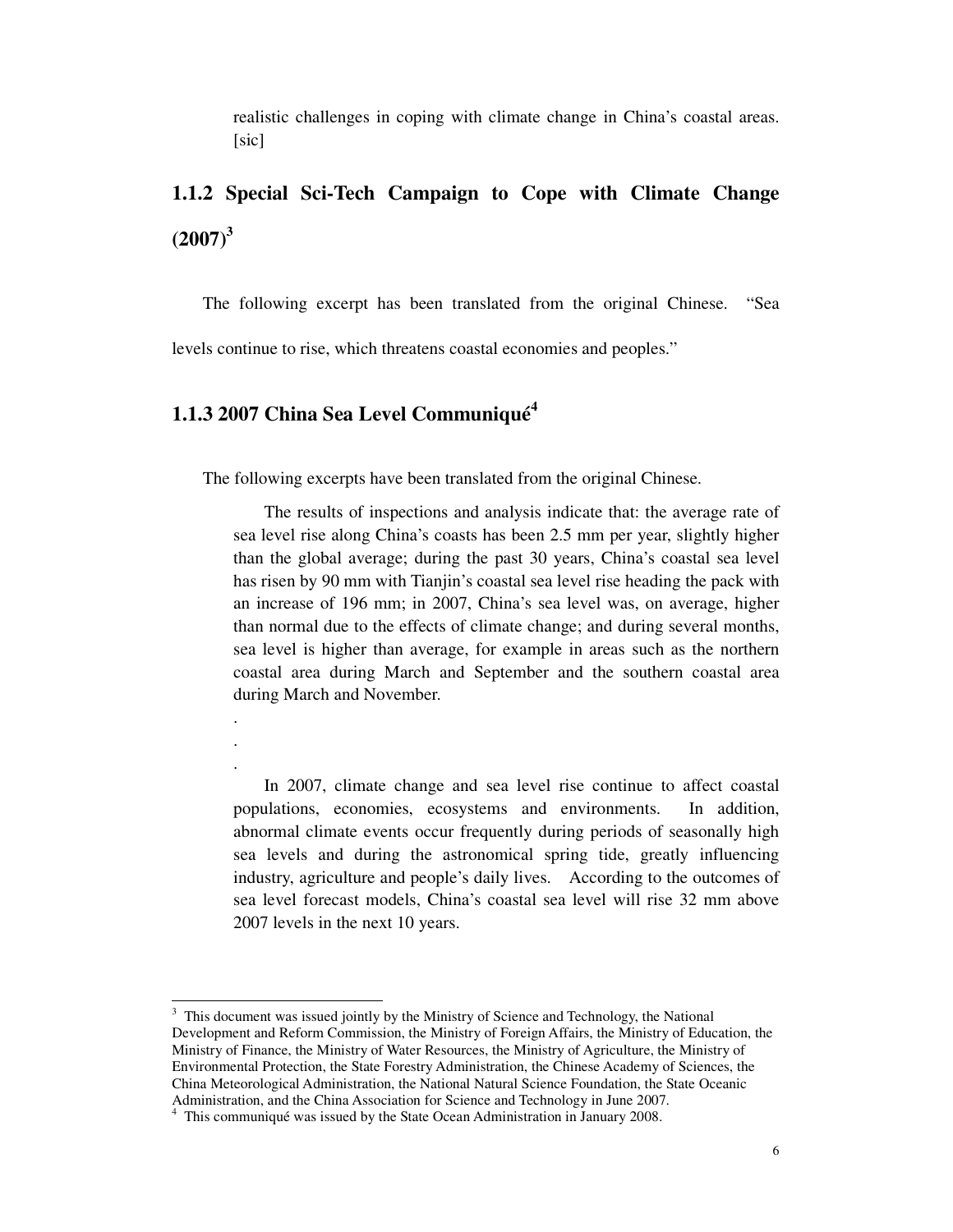### **1.1.4 2008 China Sea Level Communiqué<sup>5</sup>**

. . .

. . .

. .

The following excerpts have been translated from the original Chinese.

Over the past 30 years, the trends in China's coastal sea levels can be best described as fluctuating but rising; the average rate of increase was 2.6 mm/year, higher than the global average. In 2008, coastal sea levels were the highest of the past 10 years: 60 mm higher than normal levels and 14 mm higher than in 2007. Regionally, southern coasts experience rising more rapidly and to a greater extent than the northern coasts; temporally, sea level in February is comparatively low while the levels from April to June are much higher. Against the backdrop of global sea level rising caused by global warming, regional sea floor sedimentation and abnormal weather events were the primary reasons for China's coastal sea level change in 2008.

Sea level rise accelerates storm surges, coastal erosion, saltwater intrusion, soil salinization, salt tides, and other ocean disasters, while also affecting coastal public drainage facilities to varying degrees.

It is predicted that China's coastal sea levels will rise 80-130 mm above 2008 levels over the next 30 years. The Yangtze delta, Zhujiang delta, Yellow River delta and Tianjin coast would continue to be major fragile zones with respect to sea level rise.

## **1.1.5 China's Policies and Actions for Addressing Climate Change (2008)<sup>6</sup>**

The following excerpts are from the official translation of the document.

In China's coastal zones, the sea surface temperature and sea level have risen by 0.9 degree Celsius and 90 mm respectively, over the past 30 years… With a coastline over 18,000 km long, China is vulnerable to the adverse effects of sea level rises.

<sup>&</sup>lt;sup>5</sup> This communiqué was issued by the State Ocean Administration in January 2009.

<sup>6</sup> This document was issued by the Information Office of the State Council in October 2008.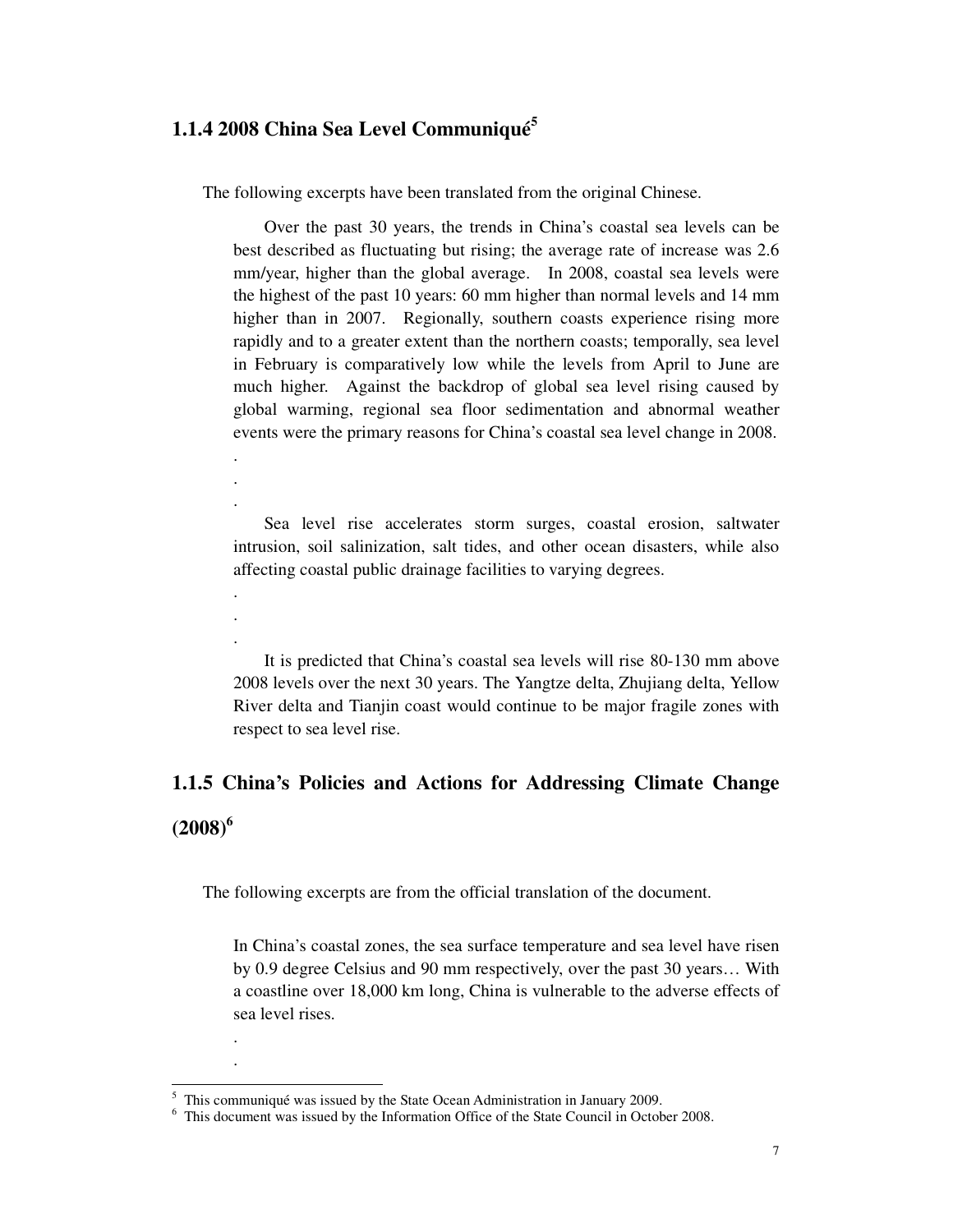The past 30 years have witnessed in China an accelerating trend of sea level rise, which has caused seawater intrusion, soil salinization and coastal erosion, damaged the typical marine ecosystems of coastal wetlands, mangrove swamps and coral reefs, and diminished the service functions and bio-diversity of coastal zones. Sea temperature rise and seawater acidification resulting from climate change have given rise to a lack of oxygen in some maritime areas, the degradation of marine fishing resources and the survival of rare and endangered species.

It is predicted that the sea level in the coastal zones of China will continue to rise. Sea level rise will undermine the capacity of public drainage facilities in coastal cities, and impair the functions of harbors. [sic]

## **1.1.6 2009 China Sea level Communiqué<sup>7</sup>**

.

. . .

. . .

. .

-

The following excerpts have been translated from the original Chinese.

Inspections and analyses indicate that over the past 30 years, trends in China's coastal sea level could be best described as fluctuating but rising; the average rate of increase was 2.6 mm/year, higher than the global average.

In 2009, China's coastal sea levels were the highest of the past 30 years; levels were 68 mm above normal levels and 8 mm higher than in 2008. The regional and temporal differences in the coastal sea level change brought about by climate change include greater increases in the south than in the north with northern sea levels in February and southern sea levels in September reaching their highest levels in modern history during the past 30 years.

In 2009, against the backdrop of global climate change and persistent sea level rise, Liaoning's, Hebei's and Shandong's coasts were severely impacted by saltwater intrusion, accelerating the salt tide problems of the Yangtze river and the Zhujiang estuary. Moreover, sea level rise aggravates the influence of coastal storm surge, and affects local sustainable development in addition to people's daily lives.

<sup>7</sup> This communiqué was issued by the State Ocean Administration in January 2010.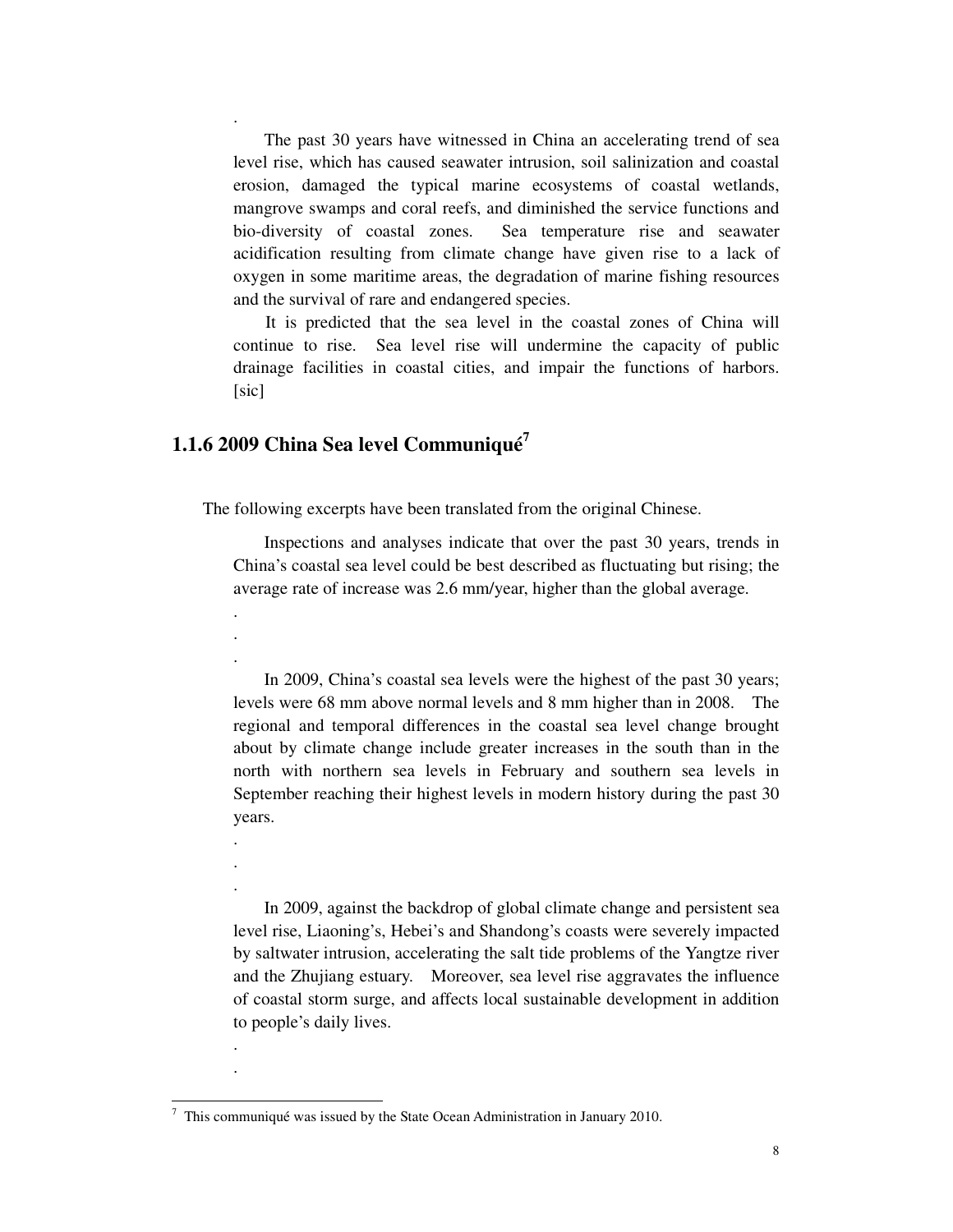It is predicted that China's sea level will rise to 80-130 mm above 2009 levels in the next 30 years. Coastal government at every level should pay close attention to these changes and their relevant effects.

## **1.1.7 China's Policies and Actions for Addressing Climate Change - The Progress Report 2009<sup>8</sup>**

The following excerpts are from the official translation of the document. "Along China's coast, sea level rose to its 10-year high, 60mm above the normal level."

## **1.2 Recognition of Sea Level Rise in "Real" Society<sup>9</sup>**

#### **1.2.1 Academia**

.

Using volume of publication as a measure, recognition of sea level rise, or at least a general attitude and research interest in the topic, can be described to some extent. Using the China Knowledge Resource Integrated Database, some relevant records and statistics may be acquired.  $10$  Searching for "Sea Level" and limiting the search to 2007-2010 reveals 203 papers records including 197 natural science papers and 4 social science papers. Using Climate Change as the search phrase, again limiting the search to 2007-2010, reveals 4039 papers including 3510 natural science papers and 529 social science papers. 57 of the social science papers dealt

<sup>&</sup>lt;sup>8</sup> This document was issued by the National Development and Reform Commission in November 2009.  $\frac{2}{9}$ 

Herein, "real" society includes non-national-level government, unwritten sources, and unofficial and folk phenomenon. The difference between the government and nongovernment, officials and the common people, the theory and practice, etc, are thus highlighted in the Chinese context. Of course, these categories are not distinct and may overlap. However, the point is that we can conduct analysis with reference to these key categories because they are typical.

<sup>&</sup>lt;sup>10</sup> This is the biggest academic database in China, www.cnki.net.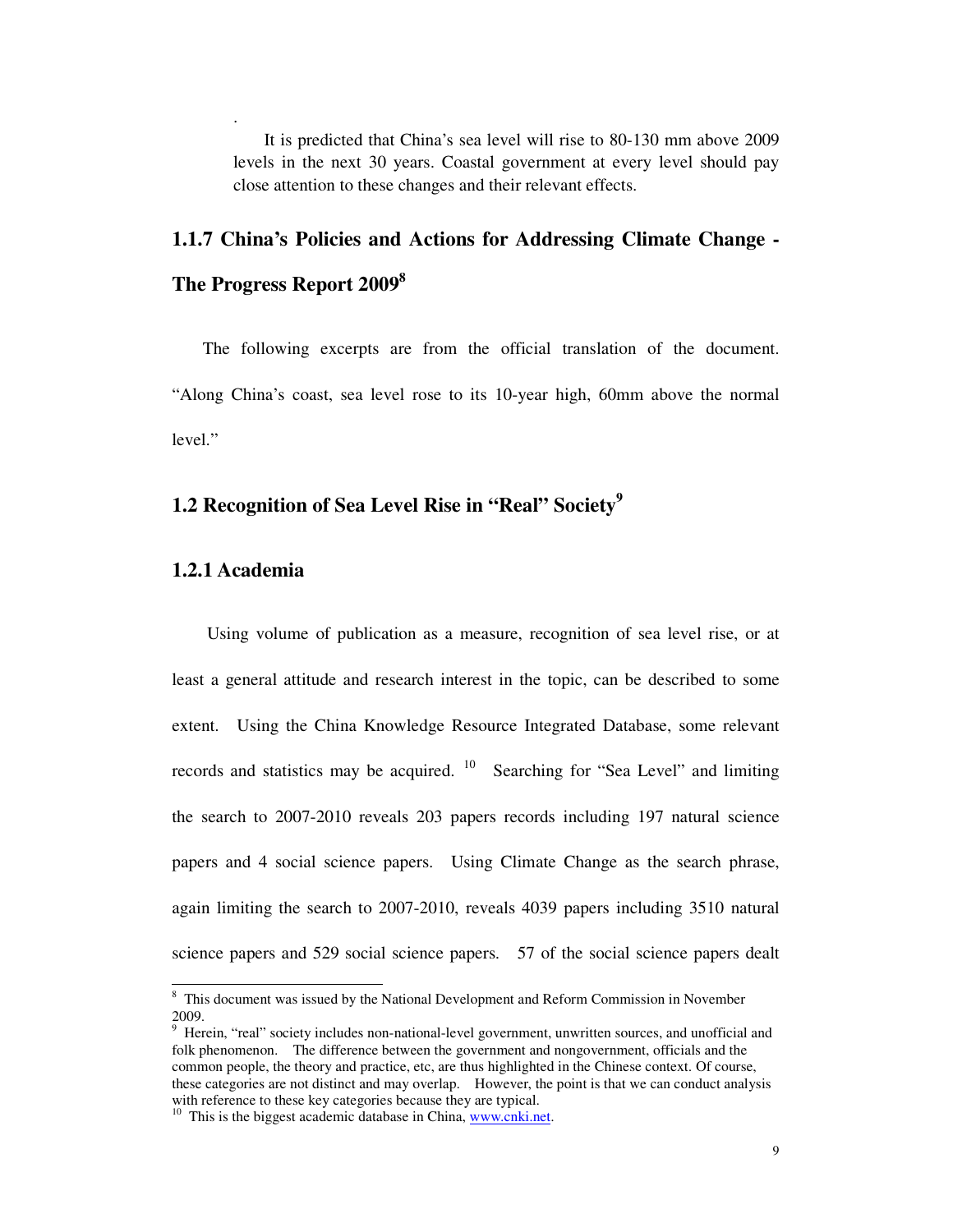with the law.

According to the database, there are in total 18,406,585 records from 2007 to 2010. Thus, Sea Level and Climate Change comprise 0.0011029% and 0.0219432% of all papers in the database, respectively.

## **1.2.2 Local Government<sup>11</sup>**

Generally, recognition of sea level change by local governments might be found in the opinions of local leaders and in official documents. Thus far, there has been little specific recognition from local governments concerning sea level change. There has, however, been some acknowledgment of climate change more generally.

In June of 2008, China launched a series of provincial programs to address climate change. As of December of 2010, 31 provinces, autonomous regions, and municipalities directly under the control of the central government as well as the production and construction corps of Xinjiang have completed the drafting and legislation of provincial programs addressing climate change; most of these programs have begun to be implemented.<sup>12</sup> In the legislative arena, Qinghai, Ningxia and Anhui are leading the other provinces.

 $11$ Strictly speaking, local governments are not part of "real" society because they are official and formal. But on the issue of sea level change, especially given that many key documents are promulgated from the central government, local governments are not always in accord with the central government. Moreover, we must recognize that conflicts of interest between not only local and central governments, but also among the local governments. Thus, we consider local governments with "real" society so as not to exclude relevant information.

 $12$  See China's local governments begin to legislate on climate change, http://www.ah.xinhuanet.com/news/2010-10/08/content\_21066611.htm.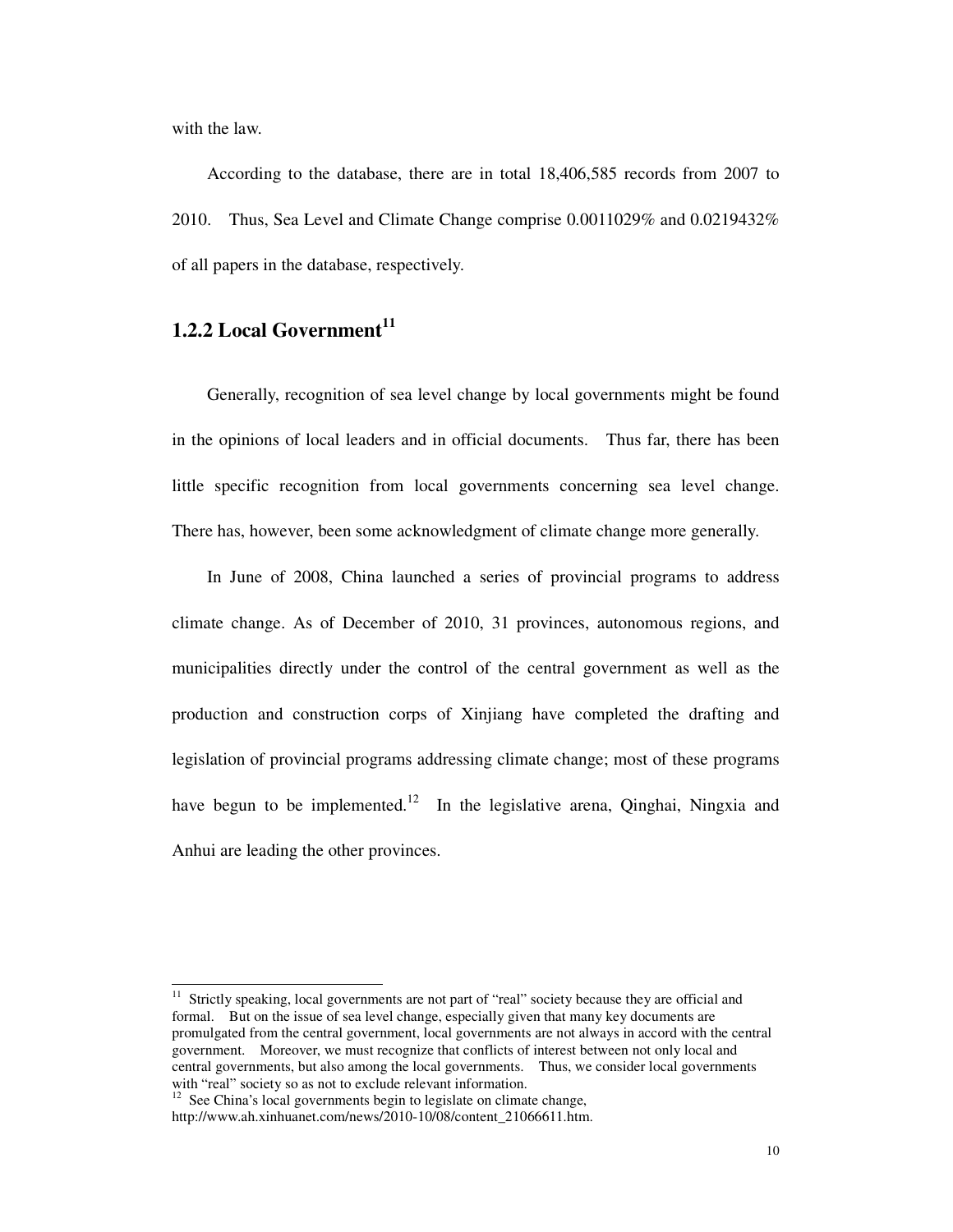#### **1.2.3 NGOs**

In recent history, there have been no particular actions or expressions of interest from NGOs on the topic of sea level change. Putting aside international NGOs, domestic NGOs, including grassroots NGOs, have primarily focused their attention on climate change rather than sea level change specifically.<sup>13</sup> For example, Friends of Nature, Global Village, Green Earth Volunteers, Institute of Public and Environmental Affairs, etc, organized the Group of Addressing Climate Change of China's Civil Society, and promulgated the Standpoint of Addressing Climate Change of China's Civil Society (2009) in November 2009, which was based on data on people's opinions collected through investigations, polls, symposia, etc.

#### **1.2.4 The General Public**

-

There does not seem to be any organized expression of opinion regarding sea level change on any Chinese websites. There is, however, some information concerning climate change more generally.

From August to September 2009, the Horizon Group of Investigation and Consultation conducted a study under the heading "Investigation on Public Consciousness of Climate Change."  $1415$  The investigation revealed the following.

 $13$  In China, there are many official NGOs to be distinguished from grassroots NGOs that do not have official backing.

 $14$  The Horizon Group of Investigation and Consultation is a leading company specializing in professional investigation and consultation. The statistic mentioned can be found at www.horizonkey.com.

<sup>&</sup>lt;sup>15</sup> This investigation uses multi-phase random sampling. The dataset includes 3785 residents aged 18-60 from large prefecture level cities, Beijing, Shanghai, Guangzhou, Wuhan, Chengdu, Shenyang, Xi'an, as well smaller cities and their surrounding areas (Zhuji in Shaoxing, Zhejiang, Changle in Fuzhou, Fujian, Dengta in Liaoyang, Liaoning, Xinji in Shijiazhuang, Hebei, Linxiang in Yueyang, Hunan, Pengzhou in Chengdu, Sichuan, Xingping in Xianyang, Shaanxi). The sample included 2662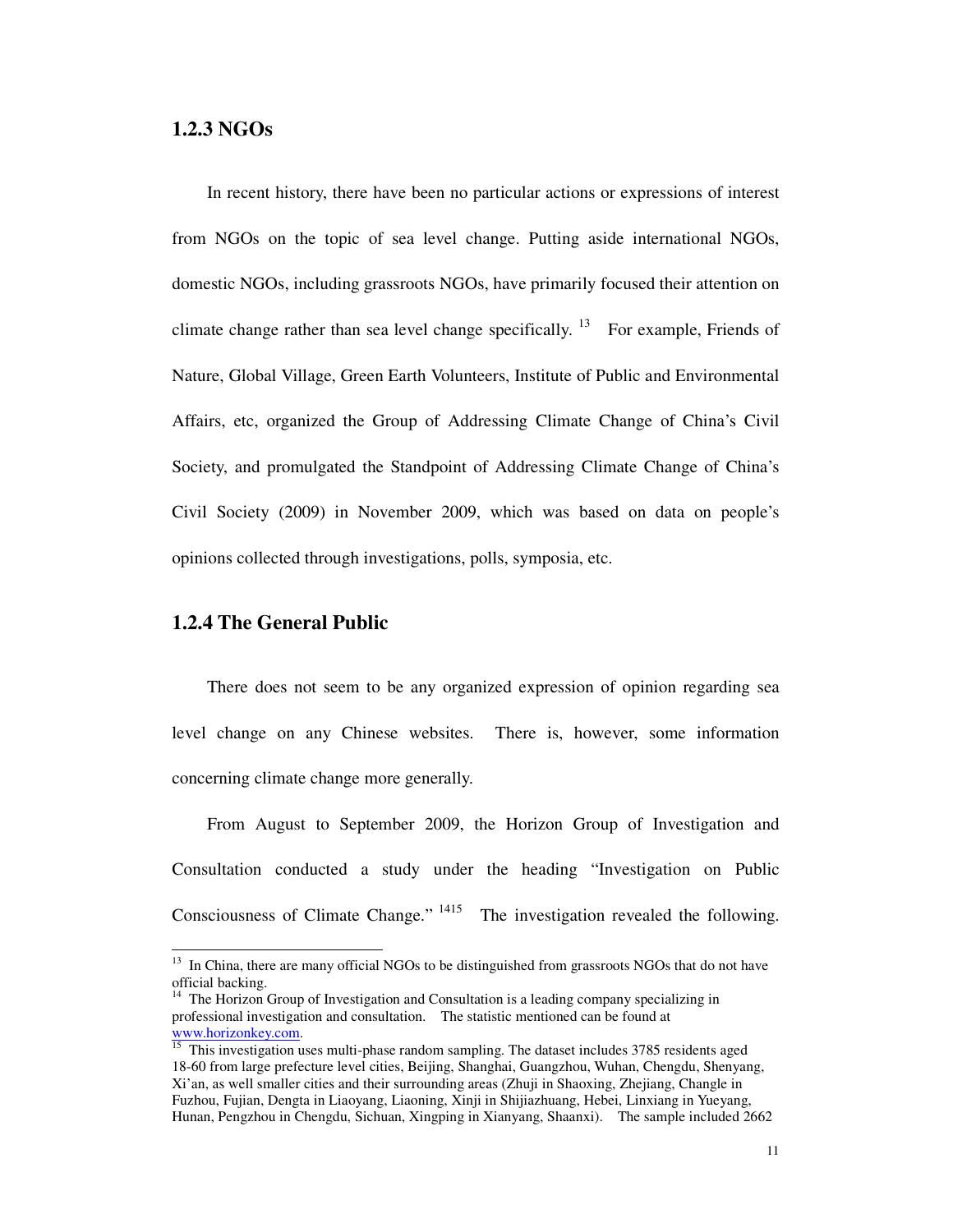1) When asked what specific environmental problems needed to be solved urgently, people mentioned, in order of decreasing magnitude, air quality (58.3%), garbage disposal  $(57.2\%)$ , and sewage treatment  $(52.7\%)$ . Climate Change, which only 33.5% of people mentioned, came in fourth. 2) When asked who should be responsible for addressing climate change, people mentioned, in order of decreasing frequency, the central government (72.3%), NGOs (9.7%), corporations (7.5%), and the general public (6.2%). 3) When asked who the most credible source of information was, people mentioned, in order of decreasing frequency, the central government  $(61.5\%)$ , NGOs  $(13.2\%)$ , the Media  $(9.5\%)$ , Official Institutes  $(8\%)$ , corporations (5.1%), and scholars (1.8%).

#### **2. Policies, actions and suggestions for addressing sea level change**

**2.1 Policies, Actions and Suggestions for Addressing Sea Level Change in Key State Documents<sup>16</sup>**

#### **2.1.1 China's National Climate Change Programme (2007)**

-

The following excerpts are from the official translation of the document.

Other key projects related to climate change were also conducted, including China's Climate, Sea Level Change and Their Trend and Impact.<sup>17</sup>

citizens from 1123 townships. The final statistic is weighted according to the local real population, with a confidence level of 95% and a margin of error of  $\pm 0.92$ %.

<sup>&</sup>lt;sup>16</sup> Herein, the key documents are not exactly the ones mentioned in Section 1.1. China's Sea Level Communiqué (2007) has been removed and China's Policies and Actions for Addressing Climate Change (2010) has been added, because there is no content related to the policies, actions and suggestions for addressing sea level change in the former, while there is no content regarding the recognition of sea level change in the latter.

<sup>&</sup>lt;sup>17</sup> This paragraph belongs to a section titled "Climate Change and Corresponding Efforts in China of the program".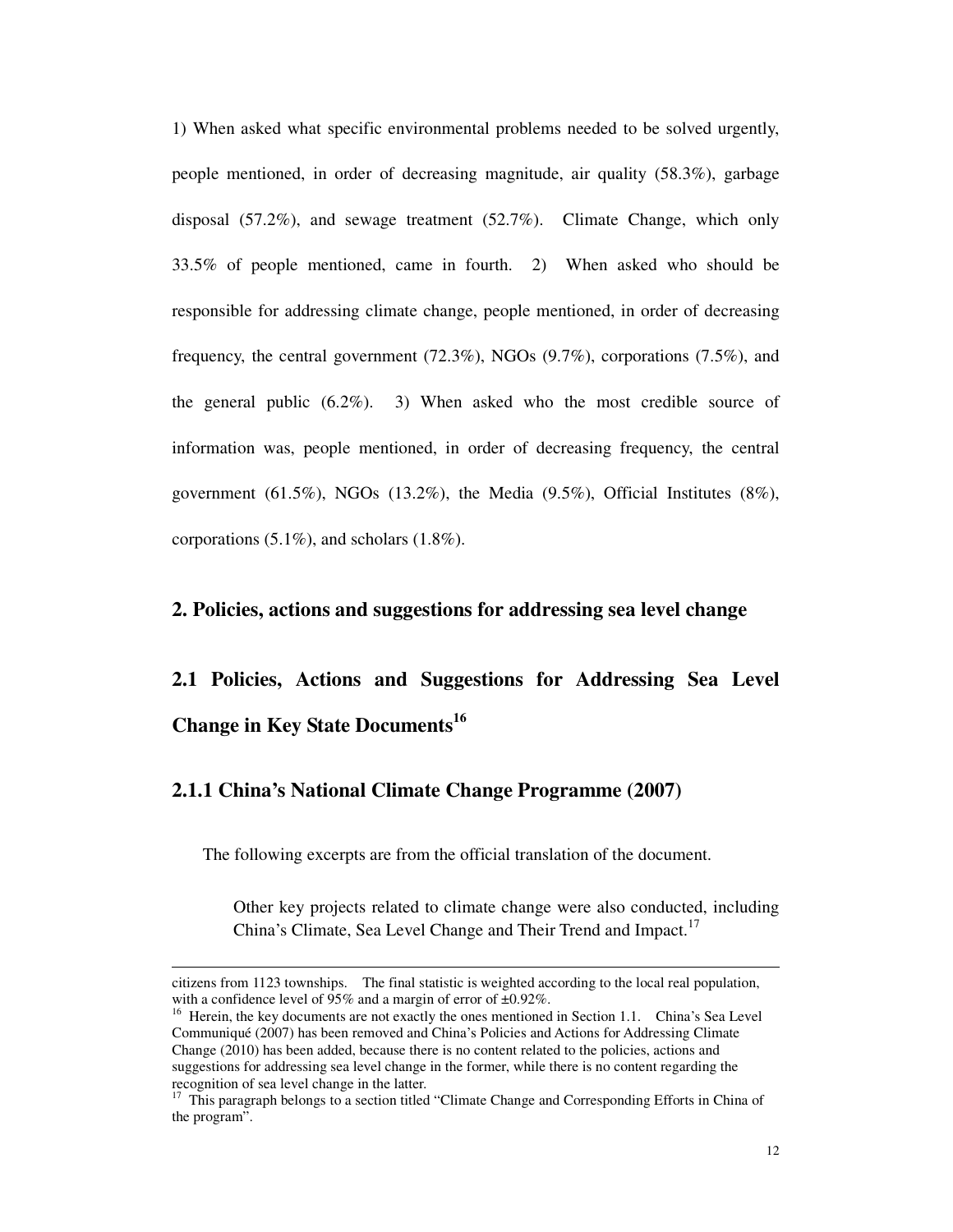By 2010, the construction and expansion of mangroves will be realized, the capability to resist marine disasters will be raised remarkably, and the social influence and economic losses caused by sea level rise will be reduced in maximum through scientific monitoring of sea level change and regulation of the ecosystem of marine and coastal zone areas and through taking the measures of rationally exploiting the coastline and coastal wetland and construction of coastal shelterbelt system.<sup>18</sup>

. . .

. . .

-

Improve the capability in marine environmental monitoring and early-warning. Set up more observation sites and networks in coastal areas and on islands. Construct high-tech observation systems. Improve the capability of aerial remote sensing and telemetering of marine environments, especially capability of monitoring sea level change. Build early-warning and response system for tidal disasters in coastal areas. Promote comprehensive supporting capability of early-warning, strengthen service capability of early-warning systems and capability of production and distribution of early-warning products to increase the capability for early-warning against marine disasters.

 Strength adaptation strategies to address sea level rise. Adopt measures of combining slop protection with shore protection, combining engineering measures with biological measures. Raise design standards of sea dike height, heighten and consolidate existing sea dike engineering works to enhance the capacity of dealing with sea level rise. Prevent over exploitation of groundwater and land subsidence in coastal areas, by taking measures of artificial groundwater recharge in the areas where groundwater funnel and land subsidence occurred. Take countermeasures such as using fresh water from rivers or reservoirs to dilute and restrain brackish water against sea water intrusion in the estuaries. Raise protection standard for coastal cities and major projects, raise standard for designed height of part docks, and adjust outlet depth. Make efforts to construct coastal shelterbelt systems with multi-species, multi-layer, and multi-function of forests.<sup>19</sup> [sic]

<sup>18</sup> This paragraph belongs a part titled "Objectives of China to Address Climate Change of the program."

<sup>19</sup> The above two paragraphs belong to a part titled "China's Policies and Measures to Address Climate Change of the program."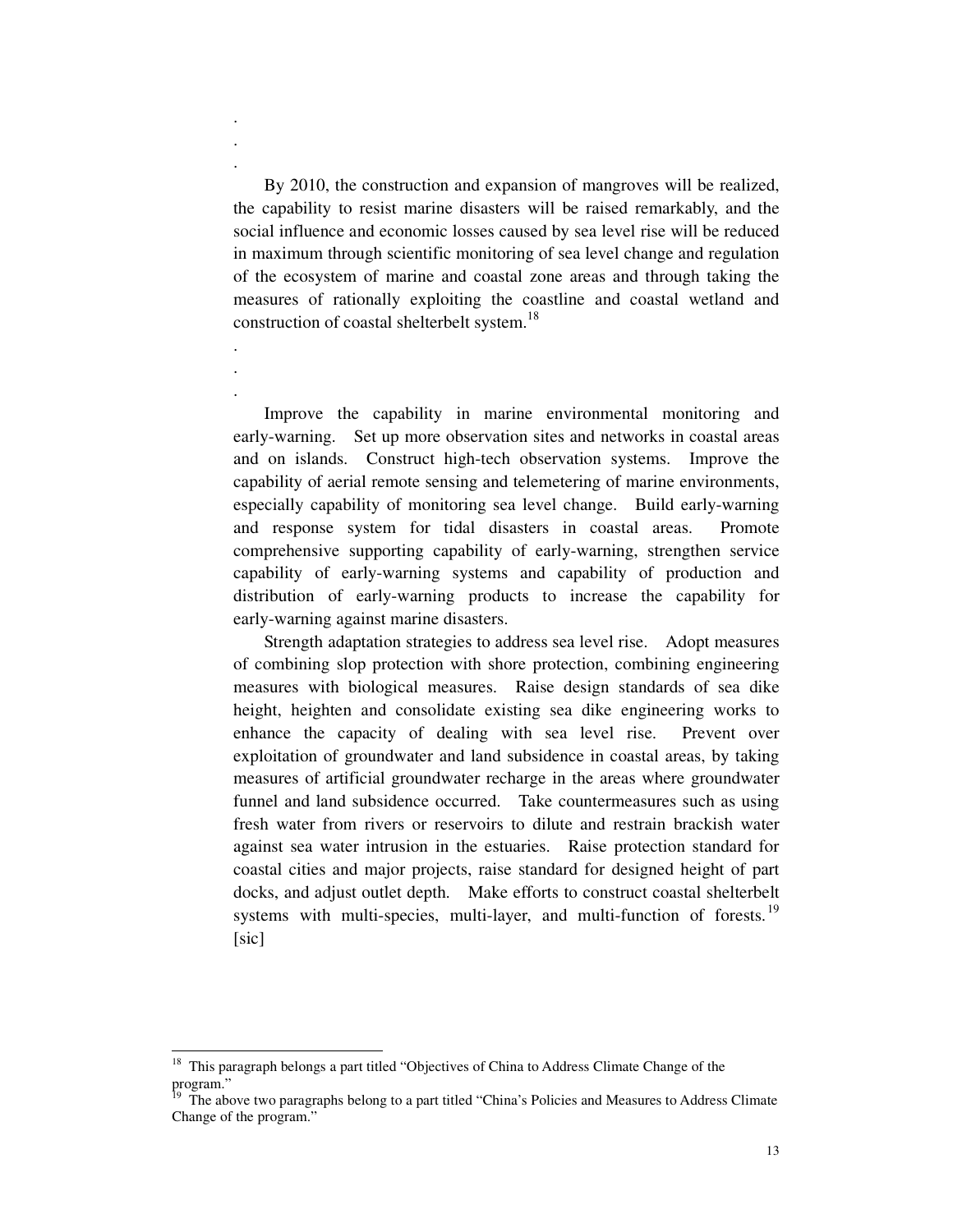# **2.1.2 China's Special Technology Actions for Addressing Climate Change (2007)**

The following excerpt has been translated from the original Chinese.

Cost-benefits analyses of response strategies for areas most vulnerable to sea level rise have been made. [The major task is thus] to study coastal sea level variations. Using all possible means, we must strengthen Science and Technology infrastructure including climate monitoring systems and observational networks for agriculture, water resources, sea level rise, ecological systems, and etc.

#### **2.1.3 China's Sea Level Communiqué (2008)**

The following excerpt has been translated from the original Chinese.

In order to mitigate and limit the influence of sea level rise, the following measures are suggested:

(1) Coastal governments at all levels are to enhance monitoring, prediction and effect-assessment of sea level rise, and to use the effects of sea level rise as a key factor in coastal plans for social and economical development.

(2) [The Central Government should] continue to control groundwater exploitation, construct and perfect water conservancy, regulate fresh water sources, and effectively control ground sedimentation.

(3) [The Central Government shall] improve design standards for coastal sea walls, and reinforce the construction, safeguard and management of vulnerable areas influenced by sea level rise.

(4) [The Central Government should] strengthen efforts to renew and reconstruct ecosystems such as coastal wetlands, mangrove forests, coral reefs, etc, as well protect coastal ecological resources if it is to provide a solid basis for addressing sea level change.

#### **2.1.4 China's Policies and Actions for Addressing Climate Change**

#### **(2008)**

The following excerpts are from the official translation of the document.

Through scientifically monitoring the trend of sea level change, controlling marine and coastal ecosystems, rationally exploiting the coast,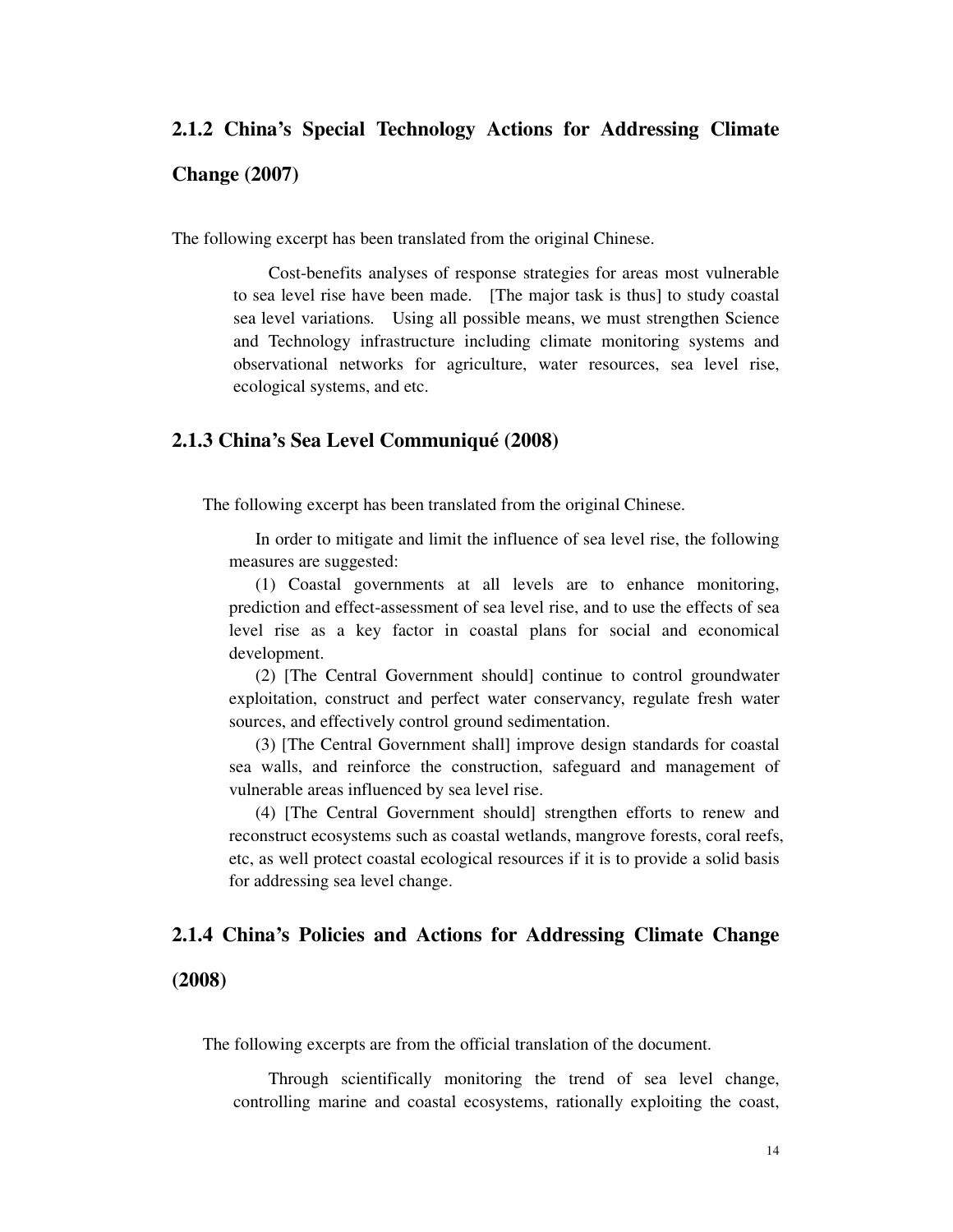protecting coastal wetlands and planting coastal shelterbelts, China aims to restore the mangrove swamps by 2010, and raise the costal areas' capability to resist marine disasters.<sup>20</sup>

The country will further improve its all-round capability to control and prevent marine disasters in coastal regions through establishing and further improving an emergency response system for marine disasters. It will set up observation and service networks to analyze, evaluate and forecast climate change in coastal areas, establish a system to monitor, forecast, analyze and evaluate sea level change and do a better job in this regard, and improve the capability of the marine ecosystem and coastal region ecosystem to cope with and adapt to climate change. The state is promoting R&D of technologies for marine ecosystem protection and restoration, popularizing the research results, reinforcing the construction and management of marine reserves, carrying out restoration work in coastal wetlands and marine eco-environment, setting up demonstration areas with typical marine ecosystems, and building coastal protection forest belts with every effort. China will enhance the management of coastal zones, raise protection standards of coastal cities and major engineering projects, prevent excessive exploitation of groundwater and take measures against land subsidence in coastal areas. As one of such steps, fresh water will be taken from rivers or reservoirs to dilute brackish water and deter seawater intrusion in estuaries.<sup>21</sup> [sic]

## **2.1.5 China's Sea Level Communiqué (2009)**

. . .

The following excerpt has been translated from the original Chinese.

In order to effectively address the influence of sea level rise, the State Ocean Administration continues to carry out the work of checking and ratifying benchmark tide levels with the goal of further strengthening the work of monitoring, forecasting and assessing the effects of sea level rising. [The SOA] has also launched an investigation into the influence of sea level change in China's coastal areas to understand its nature and assess the situation in 2009.

In order to keep coastal development sustainable and effectively mitigate the influence of sea level rise, the following are proposed:

(1) Coastal governments at all levels should highlight the influence of

 $20\,$ <sup>20</sup> This paragraph belongs to a part titled "Strategies and Objectives for Addressing Climate Change of the document.'

<sup>&</sup>lt;sup>21</sup> This paragraph belongs to a part titled "Policies and Actions to Adapt to Climate Change of the document."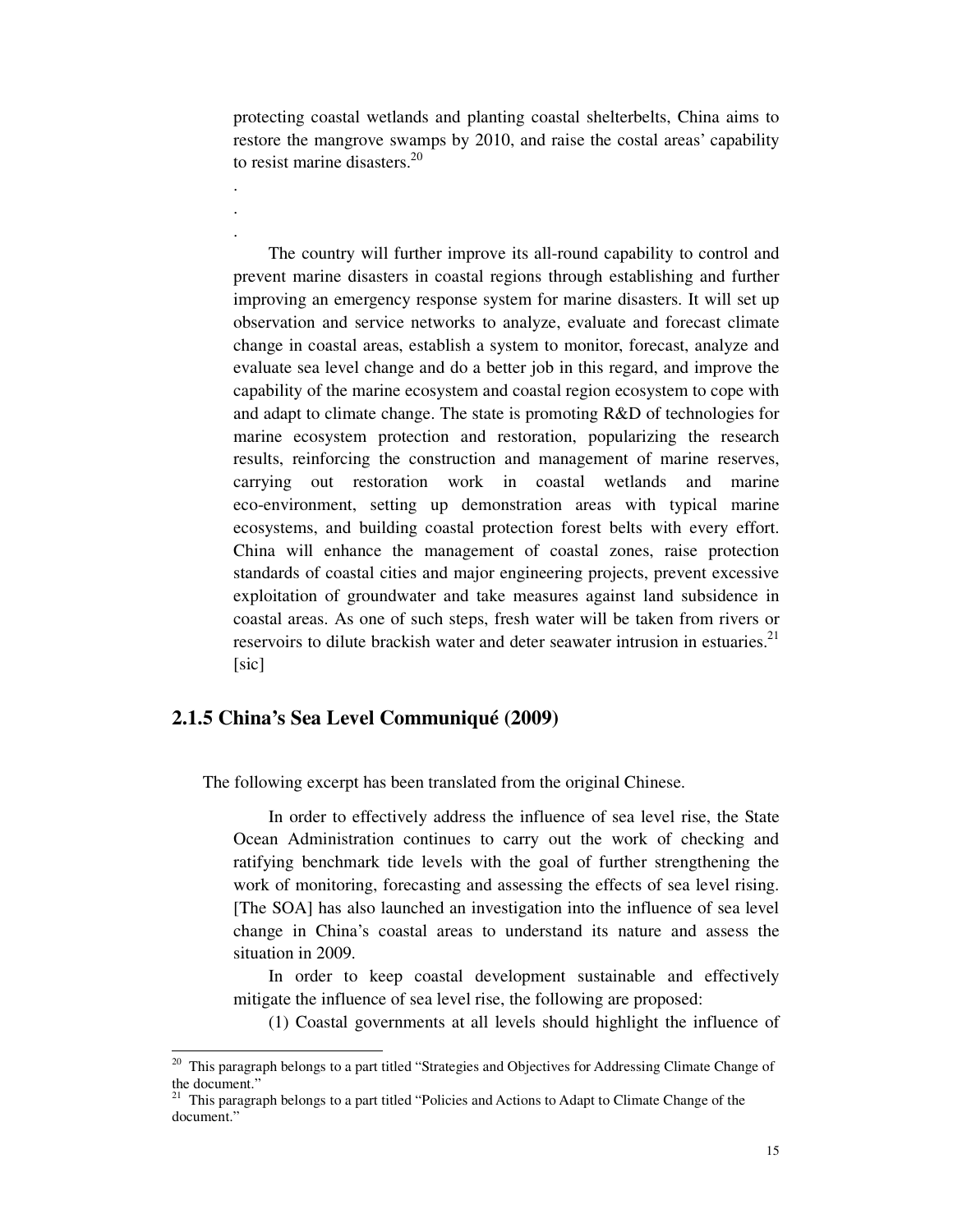sea level rise, reinforce investigations into sea level change, assess the local effects of the influence, and properly consider sea level rise when crafting local development plans.

(2) To conduct sea level rise effect-assessment in major coastal economic zones, we must utilize findings on the effects of sea level rise and vulnerable zones as the key guideline in major coastal economic zone plans.

(3) In the Liaoning Coastal Development Area, Caofeidian New Area, Yellow River Delta Eco-efficient Zone, we should pay close attention to the influence of saltwater intrusion and soil salinization; carefully and rationally allocate water resources; construct water conservancy facilities; plan saltwater culture zones; and mitigate the influence of saltwater intrusion caused by sea level rising.

(4) In the Tianjin Binhai New Area, Yangtze River Delta Economic Zone and Pearl River Delta Economic Zone, we should strictly control building height and density and groundwater exploitation to reduce sedimentation and slow down sea level rise.

(5) In severe zones of saltwater intrusion such as the Pearl River estuary and Yangtze River estuary, we should allocate water resources for the whole drainage basin, store fresh water and reduce saltwater levels, and ensure the safety of the water supply during seasonal periods of high and low sea levels.

(6) In the coastal areas of Zhejiang, Fujian, Guangdong and Hainan, we should pay close attention to typhoon landfalls and track them during periods of seasonal high sea levels and high astronomical tide, and consider the harm of sea level rise in early warning and preparatory schemes for disaster prevention and reduction so as to mitigate the harm of storm surges.

(7) The embankment's standard should be revised in light of sea level rise monitoring and forecasting.

(8) In coastal wetlands, mangrove forests, and other sea protection zones, a network for protecting coastal ecosystems should be established to mitigate coastal erosion caused by sea level rise.

## **2.1.6 China's Policies and Actions for Addressing Climate Change -**

#### **The Progress Report 2009<sup>22</sup>**

-

The following excerpts are from the official translation of the document.

Since 2008, China has established a working mechanism for addressing climate change for the marine sector, and worked out *the Plan for Coast Protection and Utilization*, *the 2009 Working Plan for Investigating and Assessing the Impacts of the Sea Level Changes*, and the Proposal for the Climate Change Monitoring (Observation) Capacity Building Projects of the

 $22$  This document was issued by National Development and Reform Commission in November 2010.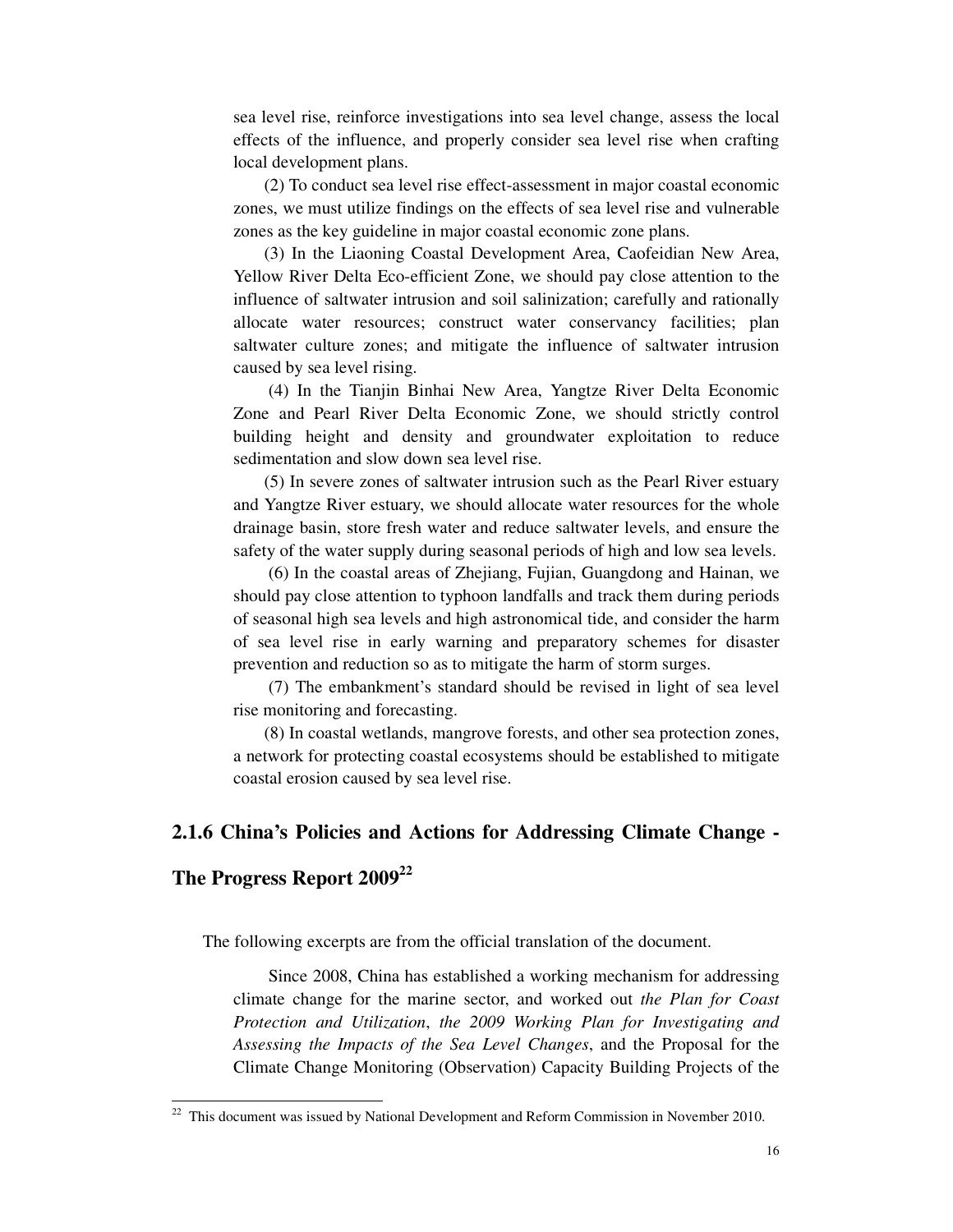Marine Sector and is periodically issued its Annual *Report on the Addressing of Climate Change in the Marine Sector*, thus further improving the plans for addressing climate change in the marine sector.

In 2008, China intensified its efforts in constructing, supervising and administering the marine protected zones, newly built 8 national-level special marine reserves, and established 18 areas in the coastal zones for marine ecology monitoring covering a total area of 52,000 square kilometers. It actively restored the marine ecology in the areas of typical and rare marine ecology, areas invaded by alien species, ecologically sensitive areas, and special islands, and undertook the projects of restoring the ecology of seaside wetland, researching and demonstrating the critical technologies for oceanic pastures, and planted mangrove woods and protected coral reefs, thus gradually increasing the ability of the marine ecological system to adapt to and mitigate climate change.

In 2008, China enhanced the emergency management of marine hazards, actively engaged in the monitoring, survey and assessment of the rise of sea levels, coastal erosion, seawater intrusion, and soil salinization, timely issued early warning about storms, sea waves, and sea water hazards, and effectively reduced the casualty and financial loss caused by various marine disasters. [sic]

#### **2.1.7 China's Policies and Actions for Addressing Climate Change -**

### **The Progress Report 2010**

 . . .

. . .

The following excerpts are from the official translation of the document.

Observation on sea climate is strengthened. State Ocean Administration positively conducts the work of carbon dioxide sea-gas exchange flux and sea level change monitoring, and has implemented such work concerning 5 fault surfaces and 5 voyages in the major inspection zone of North Yellow Sea. State Ocean Administration has organized coastal ocean management divisions at all level to carry on the investigation on sea level change in the whole country, the inspection of saltwater intrusion in 31 coastal areas and soil salinization in 21 coastal areas, and the risk assessment on saltwater intrusion and soil salinization in Liaodong Bay.

State Ocean Administration has set up the particular leading team of addressing climate change, compiled *Working Scheme on Addressing*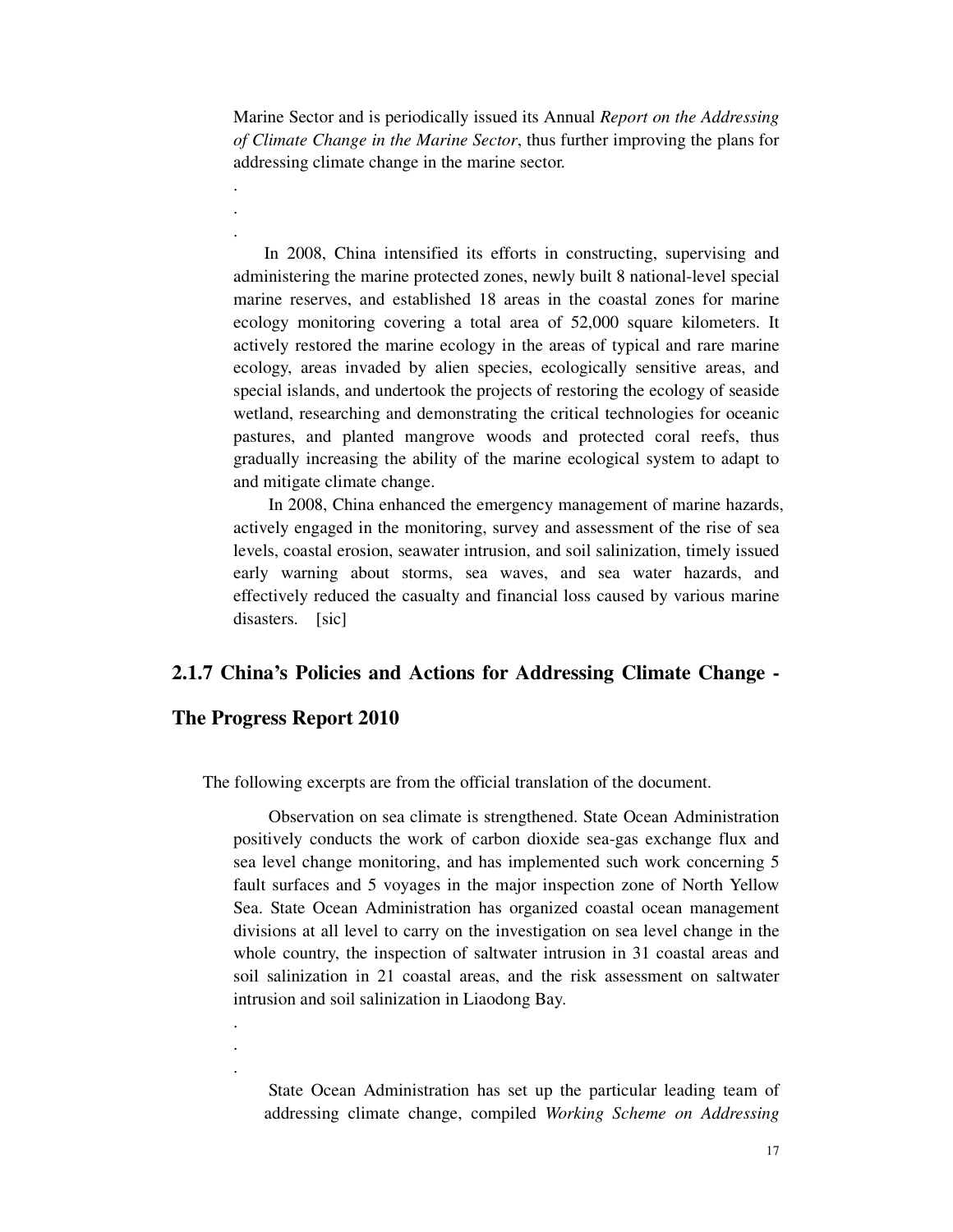*Climate Change in Ocean Field (2009-2015)*, and established the professional carbon dioxide sea-gas exchange flux and sea level change inspection system. [sic]

### **2.2 Policies, Actions and Suggestions in the "Real" Society**

#### **2.2.1 Academia**

From the 203 papers in the China Knowledge Resource Integrated Database, there are two notable ones that properly address policies, actions and suggestions for addressing the sea level change. The first one is *Plan Countermeasure about Sea Level Rising of Xiamen*, LI Xiaogang, Modern Urban Research, May 2008. The second is *Advances in research on sea level rise of China offshore and some countermeasures*, ZONG Hucheng, ZHANG Weisheng, ZHANG Jinshan, Hydro-Science and Engineering, April 2010. The other papers lack systematic and in-depth analysis of the aforementioned policies, actions, and suggestions.

#### **2.2.2 Local government**

-

A survey of the websites of 31 Chinese provincial governments and the websites of their Development and Reform Commission divisions reveals no specific activities or programs aimed at addressing sea level change. There is, however, some mention of climate change. As mentioned in section 1.2.2, every provincial government has implemented some sort of program addressing climate change. But because local governments are limited by expertise, technology, funding, etc. the possibility of complete implementation of these plans is uncertain.<sup>23</sup> For example, in 2006,

 $23$  See China's local governments begin to legislate to address climate change,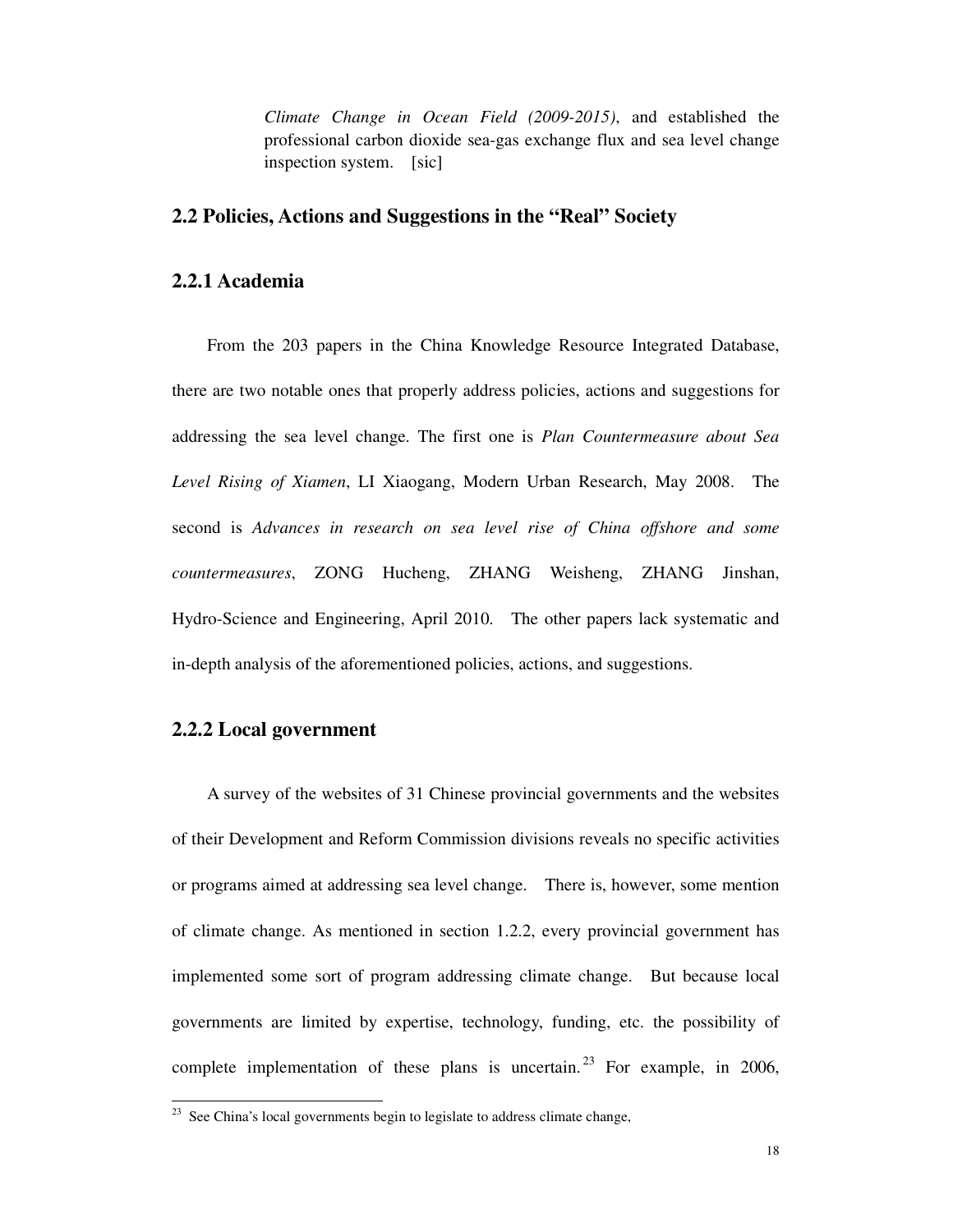Shanghai adopted its  $11<sup>th</sup>$  Five Year Plan for Ocean Economic Development, which is an ambitious plans for addressing sea level change and if implemented would be far ahead of other local governments in this respect. The plan, however, might be overly ambitious as it calls for the adoption of eight key measures and attempts to address sea level change through a comprehensive program of research, supervision, planning and creation of tools.

#### **2.2.3 NGOs**

-

We have found no particular activities or programs related to sea level change in China's mainland on either the websites of China's more prominent environmental NGOs or on the websites of several international environmental NGOs that operate in China.<sup>242526</sup> Even in the Standpoint of Addressing Climate Change of China's Civil Society (2009) article discussed in Section 1.2.3, there is no mention of sea level change.

At the grassroots level, there has been at least one instance of an activity aimed at dealing with sea level change. The Dalian Environmental Protection Volunteer Association organized an "Action Day of Addressing Climate Change for Dalian's Youth-Rising Sea Level" highlighting action, art and information on sea level change

http://www.ah.xinhuanet.com/news/2010-10/08/content\_21066611.htm.

 $24$  Some grassroots NGOs include Friend of Nature (www.fon.org.cn), Friend of Earth (www.foe.org.hk) , Global Village (www.gvbchina.org.cn), Institute of Public and Environmental Affairs (www.ipe.org.cn), Global Environmental Institute (www.geichina.org), etc and some semi-official NGOs such as All-China Environmental Federation (www.acef.com.cn), China Environmental Protection Foundation (www.cepf.org.cn), China Environmental Culture Promotion Association (www.tt65.net), etc.

<sup>&</sup>lt;sup>25</sup> Such as Natural Resource Defense Council (www.nrdc.org), World Wildlife Fund (www.worldwildlife.org),

Conservation International (www.conservation.org), The Nature Conservancy (www.nature.org), etc.<br>
<sup>26</sup> China Environment 1 NGC O.<sup>v</sup>

<sup>26</sup> China Environmental NGO Online, www.greengo.cn.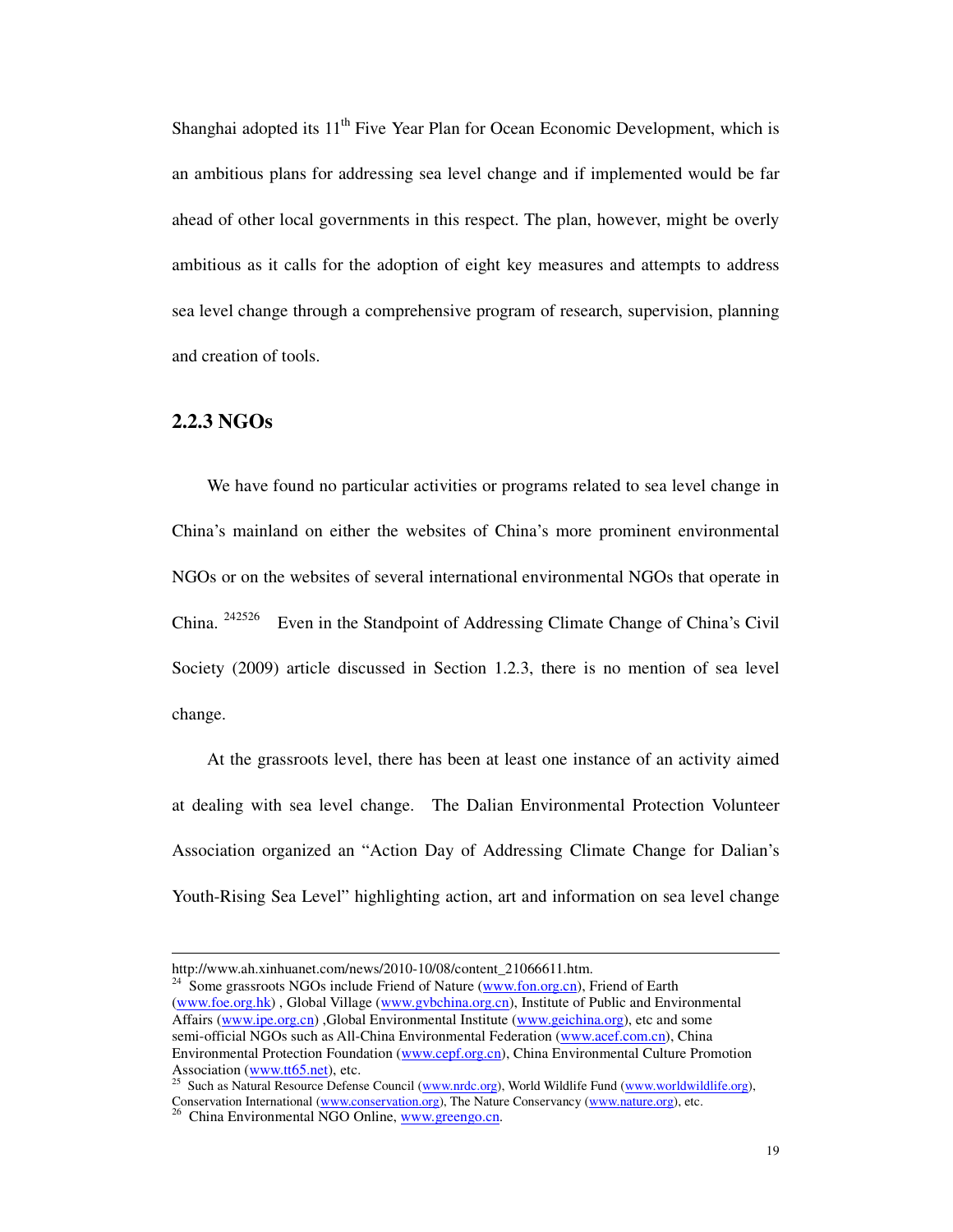on October 24, 2009. 150 volunteers and citizens were involved in the event.<sup>27</sup>

#### **2.2.4 The General Public**

A search of Google and Baidu reveal that there is a paucity of opinion and activities among the general public on the issue of sea level change. And the few mentions of sea level rise can probably be discarded as too academic to be said to accurately reflect acknowledgement by the general public.<sup>28</sup>

In the "Public Consciousness of Climate Change" article discussed in section 1.2.4, there is no mention of sea level change. To reiterate, when asked who should be responsible for addressing climate change, people mentioned, in order of decreasing frequency, the government (72.3%), NGOs (9.7%), corporations (7.5%), and the general public (6.2%).

#### **3. Critical analysis of the Recognitions, Policies, Actions and**

#### **Suggestions Concerning Sea Level Change**

Recognition, policies, actions, and suggestions concerning sea level change have gradually been developed, which is reflected in the changes in the documents' names and their issuing entities. For example, in 2009, the institute that issued "China's policies and Actions for Addressing Climate Change" switched from the Information Office of State Council to the National Development and Reform Commission, moving from a less significant office to the most powerful ministry in China.

-

<sup>&</sup>lt;sup>27</sup> See: http://www.depv.org/infoshow.asp?id=580.

<sup>&</sup>lt;sup>28</sup> Baidu is the most popular search engine in China, akin to Google in the United States.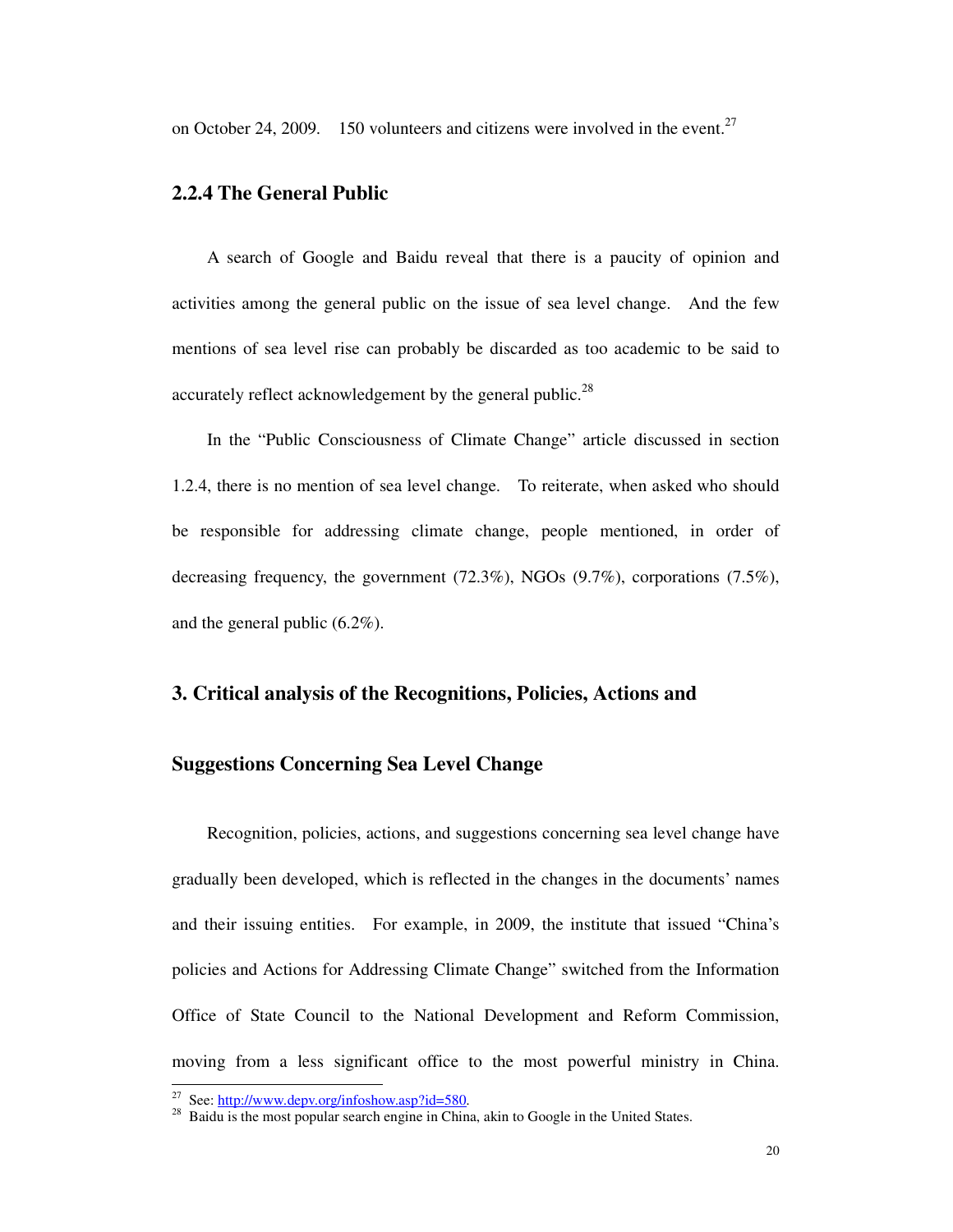Simultaneously, the name of the document was changed to "China's Policies and Actions for Addressing Climate Change – The Progress Report," from a general document with primarily descriptive and propagandistic value to an annual special report with more comprehensive and practical value. Another example is the inclusion of a separate and special, section in the 2008 China Sea Level Communiqué that deals with sea level change in depth. Yet despite these advances, there are still problems to be addressed.

#### **3.1 Critical analysis on the recognitions**

#### **3.1.1 Common Recognition**

There is a consensus on at least a few facts concerning sea level change: sea level change primarily refers to sea level rising; sea level rising has detrimental effects such as coastal erosion, seawater intrusion, soil salinization, etc, and in the past few decades, the rate of China's sea level change has been higher than the global rate.

It can be said that consensus among different sectors reflects a common understanding and that it creates a basis upon which to approach countermeasures. Nevertheless, consensus is also problematic, particularly because it has resulted in a scarcity of contrary opinion, even in academia. For example, the consensus does not consider the plausible possibility that sea level change may not in fact be anthropogenic. Without deep and thorough discussion and research, the consensus may be unprepared to meet challenges down the road.

Another phenomenon deserves to be highlighted. Most recognition of sea level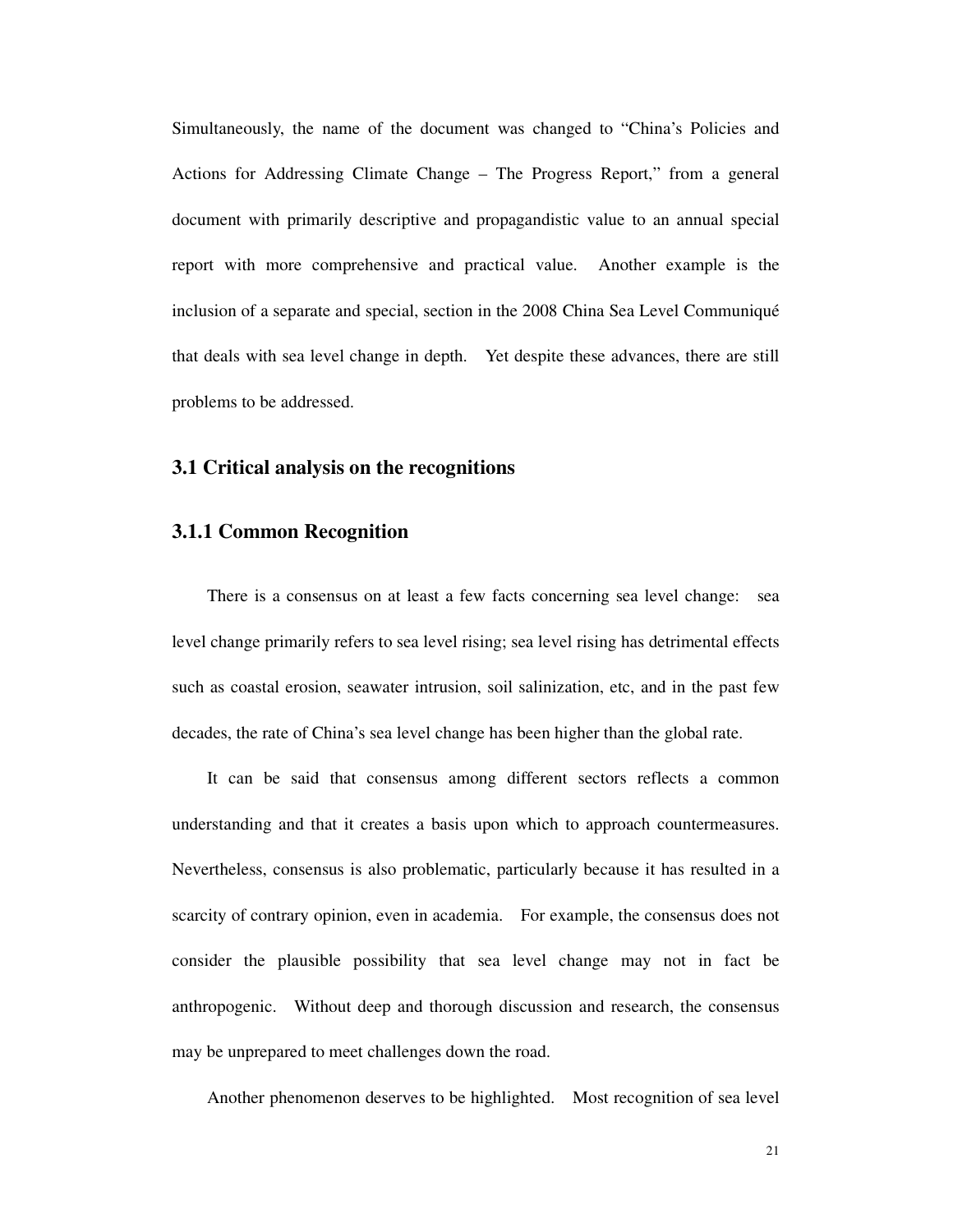rise from non-governmental sources appears after 2007. This means that there is a possibility that they derive directly from official opinions or that they are influenced by official opinions. If this is the case, then it can hardly be said that there is a real consensus, for the recognition may just be individuals parroting the government stance on the issue. Either scenario illustrates the remarkably large influence that official opinion has in China.

#### **3.1.2 Different Sectors Have Different Emphases**

Despite a common recognition of sea level change, different sectors emphasize different aspects of sea level change. Comparatively speaking, the government's recognition tends to be more general and political; their positions can be regarded as summaries and guidelines. <sup>29</sup> Different divisions within the government may, however, still have different emphases. For example, the National Development and Reform Commission's approach is general and political, while the State Ocean Administration's approach is very concrete and practical. Non-governmental sectors emphasize aspects of sea level change that relate to their own interests: the general public is mainly concerned with serious issues and the entities responsible for addressing them; NGOs discuss concrete topics that may help them enhance consciousness of their cause and advance their conception of civil society; and academia is often focused on hot academic topics.

What then, is the relationship between these different emphases? Do they

-

<sup>&</sup>lt;sup>29</sup> Here, "political" refers to a means of expression that highlights the good rather than the bad or describes something unfavorable through the skillful use of words and perspective.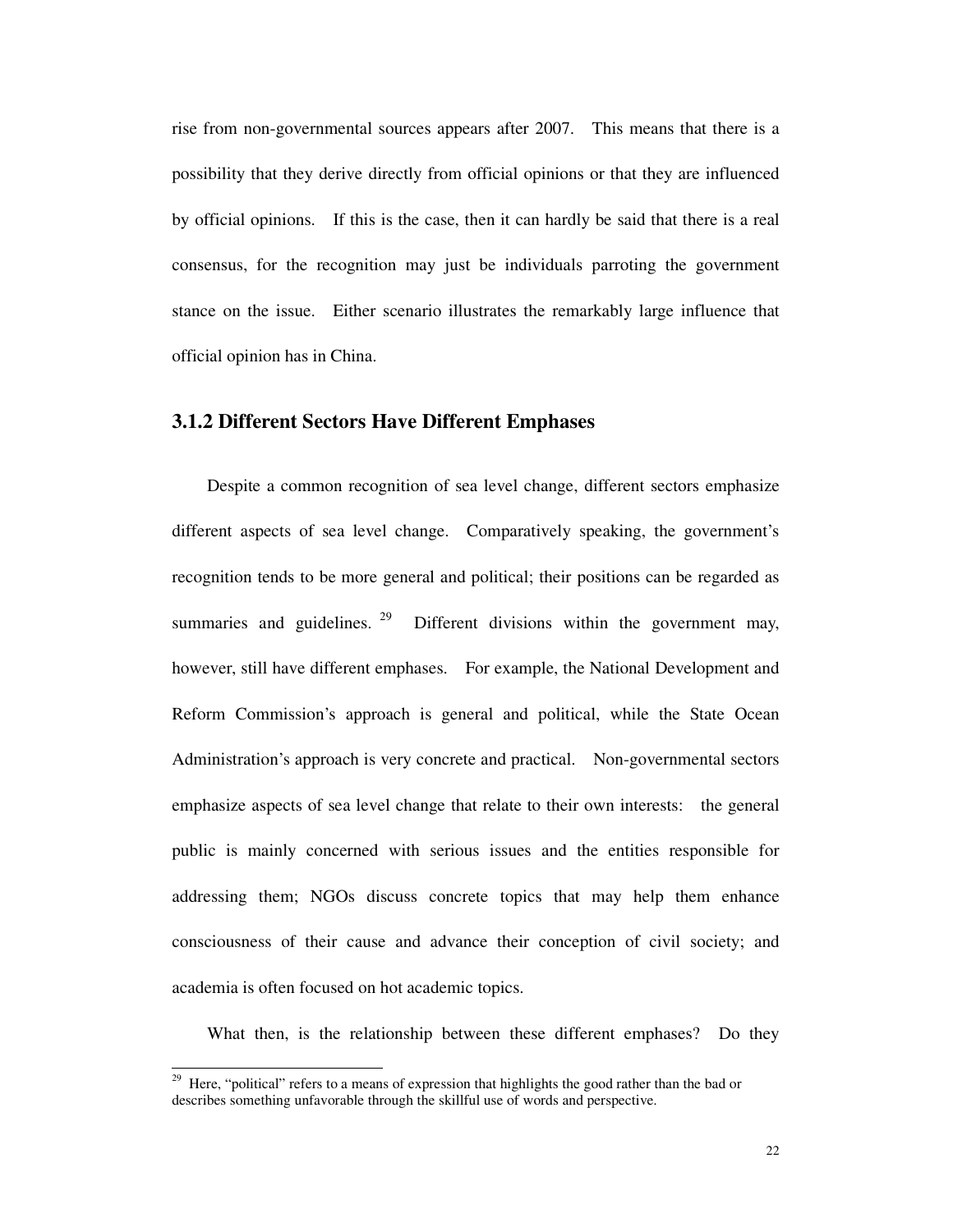express the same point in different words? Can they supplement each other? The descriptions of the different emphases suggest that they each focus on some portion of the consensus while adding a little bit of their own agenda; there does not seem to be a logical rule unifying all of the views. In other words, these differing views lack logical and systematic arrangement. Thus, these viewpoints do not supplement each other and may in fact undermine the legitimacy of the consensus.

# **3.2 Critical analysis of the Policies, Actions and Suggestions Concerning Sea Level Change**

#### **3.2.1 Lack of Transparency in Reasoning**

The policies, actions, and suggestions almost universally neglect to discuss precisely why particular policies, actions, and suggestions are being adopted and how they will address the problem. As a result, the relationship between recognition of sea level change and the measures purportedly meant to address it is obscured. Of course it would be too much to expect comprehensive treatment in such short documents which were, in the end, aimed at addressing climate change generally rather than sea level change specifically. But this shortcoming should be highlighted for even some of the more influential sources, such as the China Sea Level Communiqué and academia in general, fail to discuss reasoning. Because of this lack of reasoning, concrete policies, actions, and suggestions are susceptible to challenge.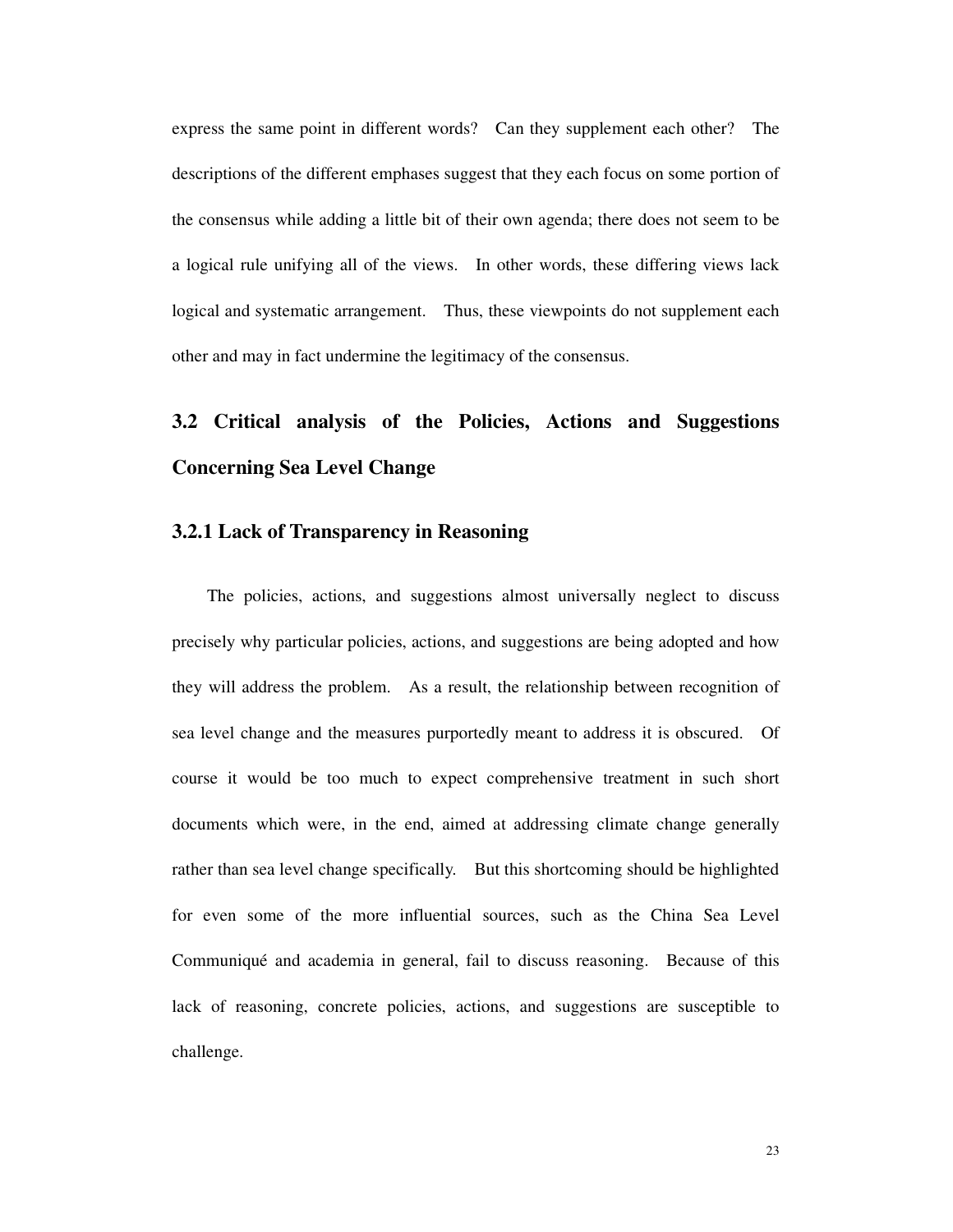#### **3.2.2 Lack of Enforcement Mechanisms**

The main handicap of these policies, actions and suggestions for addressing sea level change is the lack of enforcement mechanisms. There are at least four reasons for this. Firstly, the subject matter is somewhat abstract, so that the goals and countermeasures can be ambiguous. Secondly, there is little mention of the technology initiatives necessary for the implementation of some of the measures mentioned. Thirdly, there has been neither an attempt to foster cooperation between governmental and nongovernmental actors and between divisions within the government, nor has there been an attempt to clearly define their respective roles. Finally, an assessment method to check and review the measures and assign responsibilities has not been proposed. Without one, it difficult to know which policies are working and which ones are not. For example, China's National Climate Change Programme outlines goals for 2010, but does not mention any way to assess or evaluate whether or not they have been achieved.<sup>30</sup>

In comparison, the State Ocean Administration does a good job promulgating the policies set out in its China Sea Level Communiqué and generally formulates concrete suggestions. Still though, the SOA's efforts at enforcement fall short because: firstly, suggestions are not commands; and secondly, the State Ocean Administration is not a powerful division of the government – it is merely a bureau affiliated with the Ministry of Land Resources and whose head is equivalent in position to a vice

-

<sup>&</sup>lt;sup>30</sup> Of course, in terms of policies, actions and suggestions for addressing climate change, there is some content relevant content relating to assessment, but the entire assessment or evaluation is not available partly because China's Policies and Actions for Addressing Climate Change – the Progress Report 2011 is pending.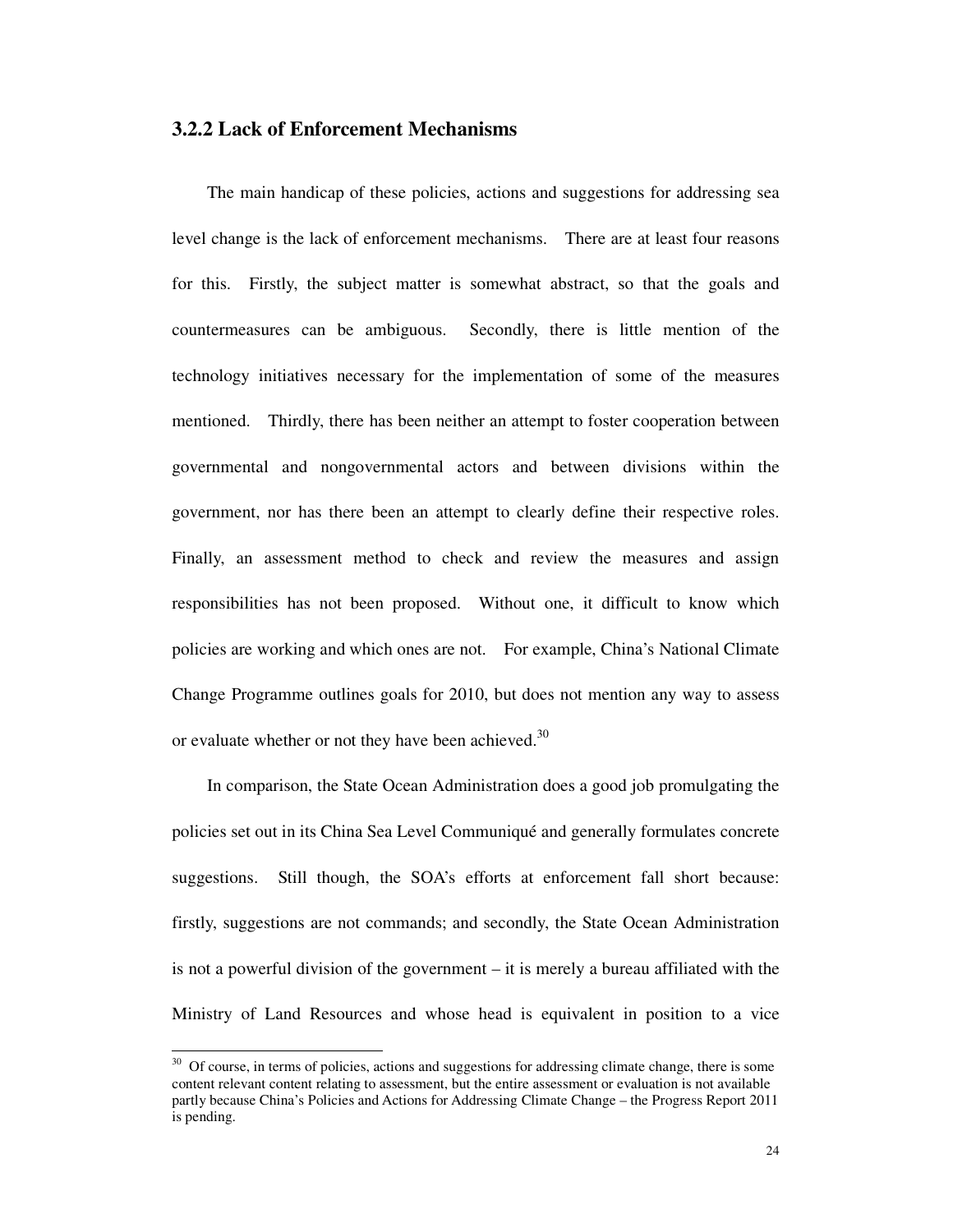minister in the Ministry of Land Resources.

A final interesting fact is that the 2010 China Sea Level Communiqué was not published until mid-2011; it is supposed to appear every year in January. At the same time, the head of the State Ocean Administration changed in February of 2011. Although it is unknown whether there is a relationship between these two facts, it is certain that the irregularity of the appearance of the Communiqué will influence public foresight and the stability of regulation to come which can only have a detrimental effect on enforcement.<sup>31</sup>

### **3.2.3 Lack of Mechanisms for Redress**

-

Even in the realm of climate change, there has been little discussion of mechanisms for redress. Firstly, there has been no discussion of legal liability for violations of any of the regulations despite the fact local governments beyond the county level are often required to report the progress of the implementation of measures aimed at addressing climate change to higher government. Secondly, only administrative agencies have been involved in enforcement. Although some local legislatures have promulgated local regulations, these do not give common people or civil society in general the standing to bring cases before the courts, even when they are unable to participate in administration.<sup>32</sup>

In summary, it seems that effectively, only the central government is involved in

<sup>&</sup>lt;sup>31</sup> If these two facts have some relationship, it would be dangerous because it might mean rule by man rather than rule of law. In that case, what could be said of the validity of the Communiqué?

<sup>&</sup>lt;sup>32</sup> For example, in the Regulation of Qinghai Province Addressing Climate Change, the key word referring to public participation is "encourage," reflecting the reality that concrete procedures and methods are lacking.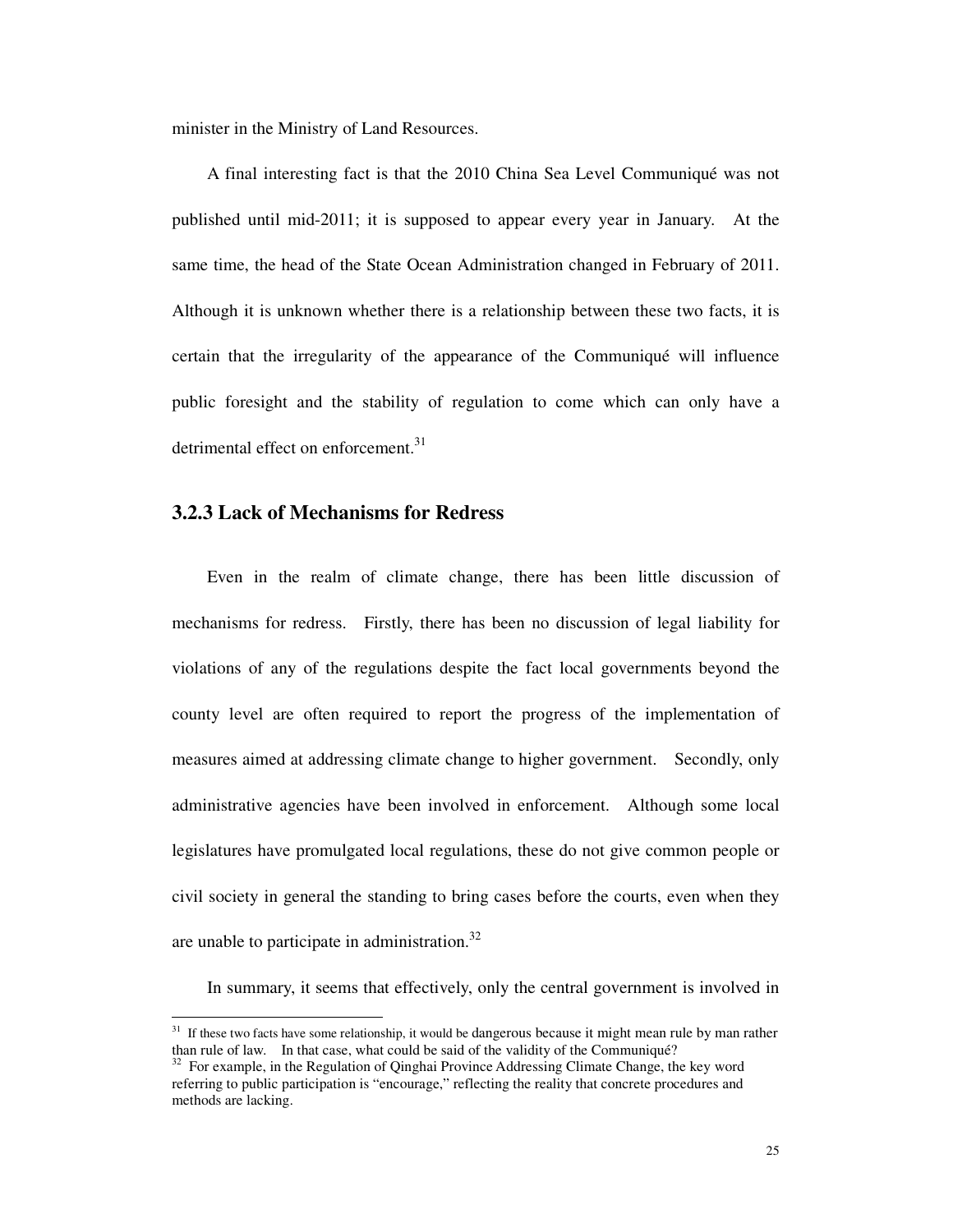redress, and that it is nobody else's business. Thus, the validity and reliability of the measures aimed at preventing climate change may be undermined by this "one-man show." If failures are allowed to go unchecked, we may not be able to confront serious disaster when it presents itself.

## **Conclusion**

To summarize, even though China has taken some commendable steps to address sea level change, there are still several problems should be highlighted: First, in contemporary China, recognition and suggestion, and especially, policies and actions for addressing sea level change, are primarily within the province of the central government. The general public, and even civil society and academia, are relatively impotent. Second, measures for addressing climate change in general have been conducted by the central government and implemented from top to bottom. Though some local governments have innovated in this respect, their measures have been immethodical. Consequently, local efforts specifically aimed at addressing sea level change suffer the same problems. Third, to some extent, the current government literature concerning policies and actions addressing sea level change are primarily pronouncements than concrete plans of action; they are descriptions of achievements rather than analyses of the problems. Their sole value derives from their role as sources of information, reference and guidance for local governmental and non-governmental actors.

The following suggestions may be helpful: add sections in the annual report

26